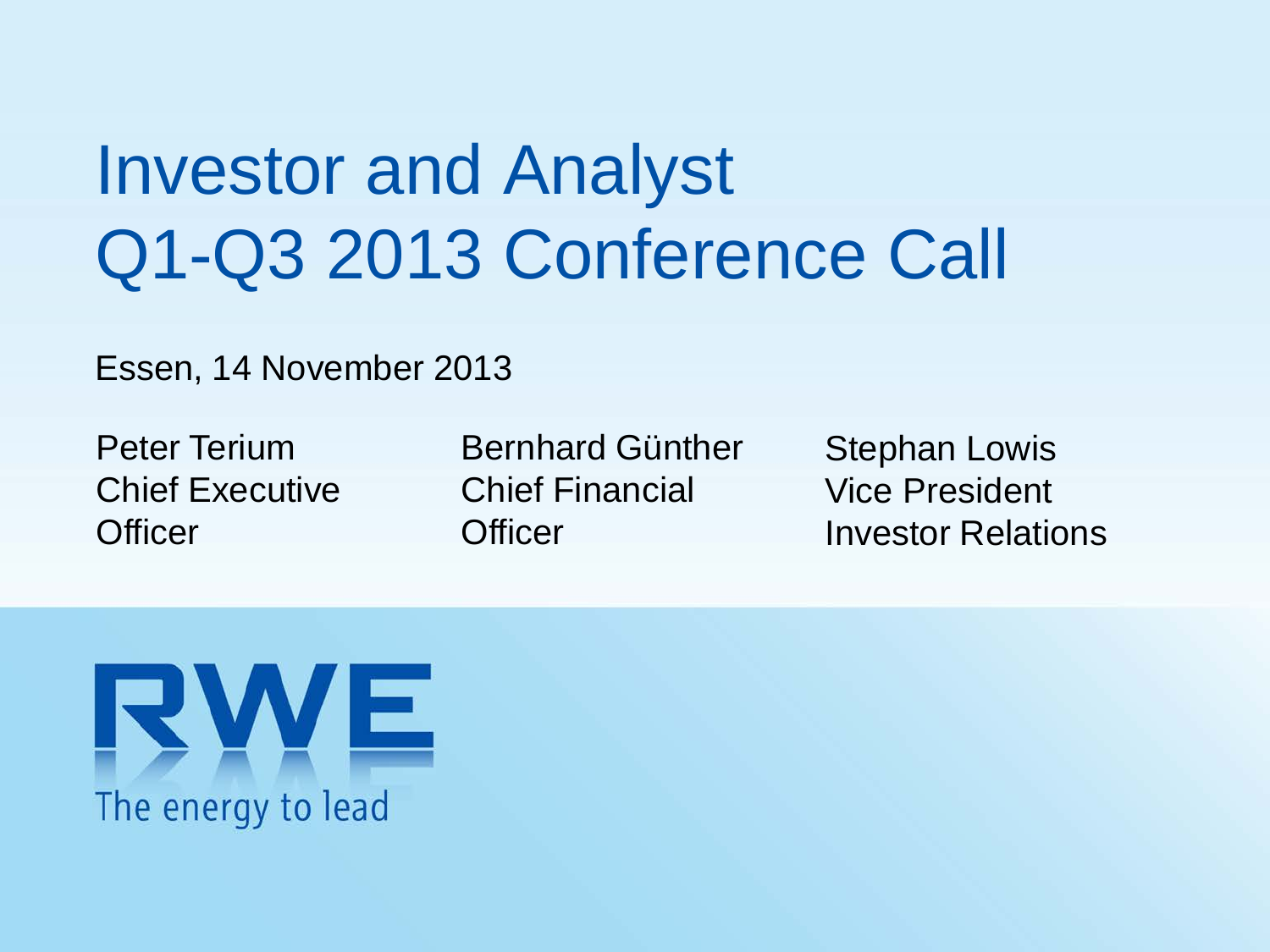### Forward Looking Statement

This presentation contains certain forward-looking statements within the meaning of the US federal securities laws. Especially all of the following statements:

- > Projections of revenues, income, earnings per share, capital expenditures, dividends, capital structure or other financial items;
- > Statements of plans or objectives for future operations or of future competitive position;
- > Expectations of future economic performance; and
- > Statements of assumptions underlying several of the foregoing types of statements

are forward-looking statements. Also words such as "anticipate", "believe", "estimate", "intend", "may", "will", "expect", "plan", "project" "should" and similar expressions are intended to identify forward-looking statements. The forward-looking statements reflect the judgement of RWE's management based on factors currently known to it. No assurances can be given that these forward-looking statements will prove accurate and correct, or that anticipated, projected future results will be achieved. All forward-looking statements are subject to various risks and uncertainties that could cause actual results to differ materially from expectations. Such risks and uncertainties include, but are not limited to, changes in general economic and social environment, business, political and legal conditions, fluctuating currency exchange rates and interest rates, price and sales risks associated with a market environment in the throes of deregulation and subject to intense competition, changes in the price and availability of raw materials, risks associated with energy trading (e.g. risks of loss in the case of unexpected, extreme market price fluctuations and credit risks resulting in the event that trading partners do not meet their contractual obligations), actions by competitors, application of new or changed accounting standards or other government agency regulations, changes in, or the failure to comply with, laws or regulations, particularly those affecting the environment and water quality (e.g. introduction of a price regulation system for the use of power grid, creating a regulation agency for electricity and gas or introduction of trading in greenhouse gas emissions), changing governmental policies and regulatory actions with respect to the acquisition, disposal, depreciation and amortisation of assets and facilities, operation and construction of plant facilities, production disruption or interruption due to accidents or other unforeseen events, delays in the construction of facilities, the inability to obtain or to obtain on acceptable terms necessary regulatory approvals regarding future transactions, the inability to integrate successfully new companies within the RWE Group to realise synergies from such integration and finally potential liability for remedial actions under existing or future environmental regulations and potential liability resulting from pending or future litigation. Any forward-looking statement speaks only as of the date on which it is made. RWE neither intends to nor assumes any obligation to update these forward-looking statements. For additional information regarding risks, investors are referred to RWE's latest annual report and to other most recent reports filed with Frankfurt Stock Exchange and to all additional information published on RWE's Internet Web site.

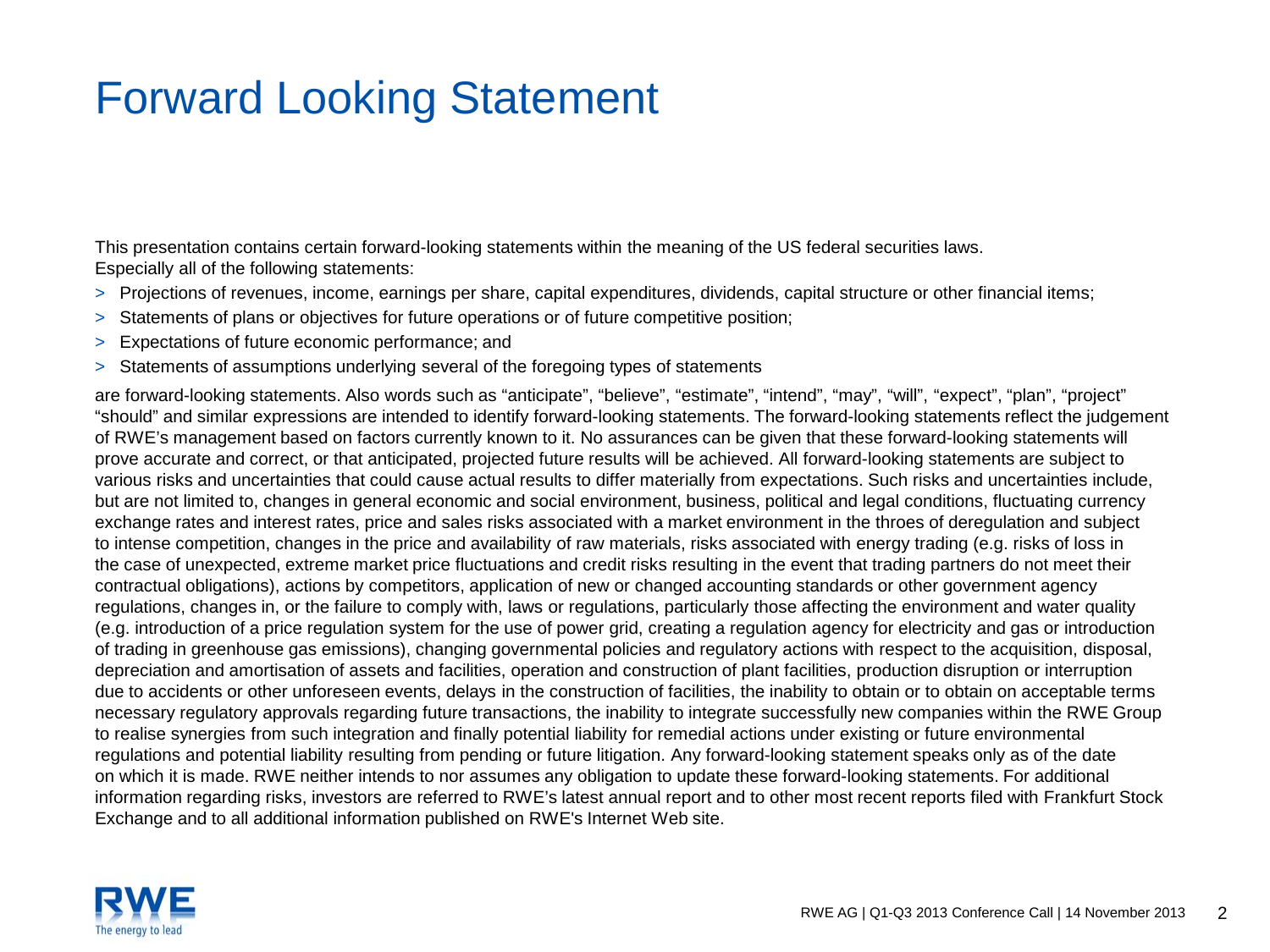# Conventional Power Generation: mark-to-market earnings perspective



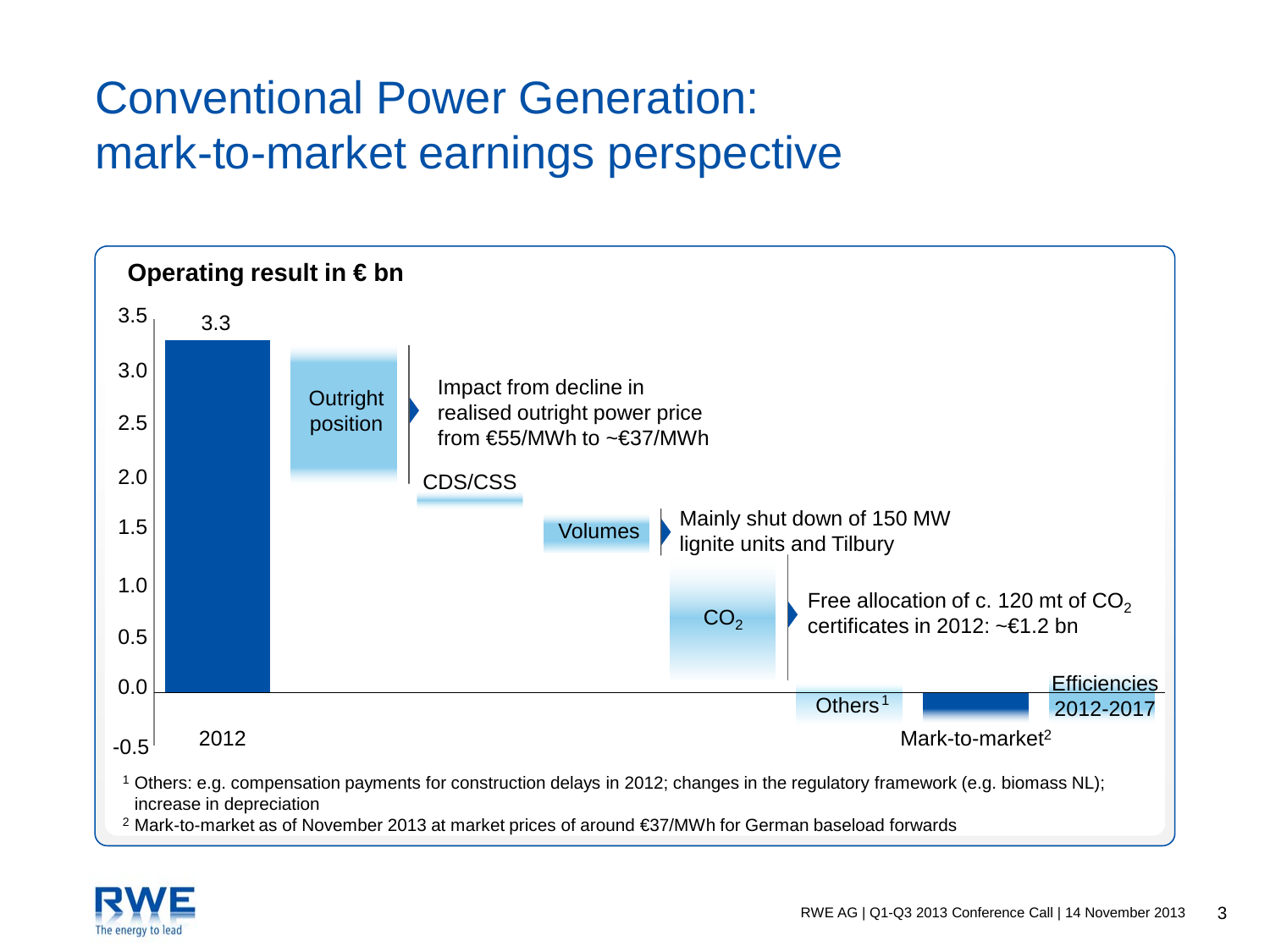### Full benefit of deleveraging measures mainly after 2014



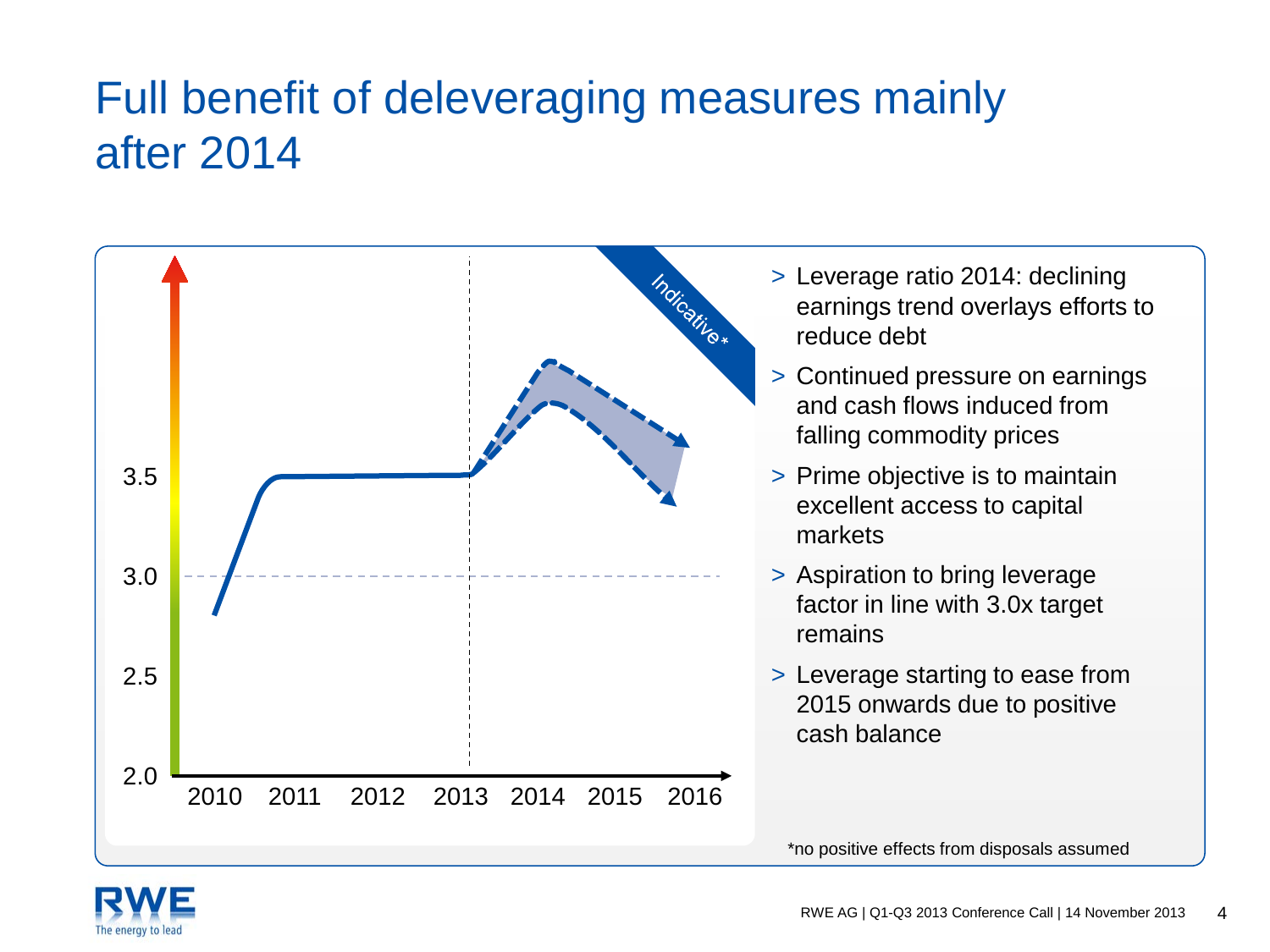### Short-term focus remains on positive cash balance



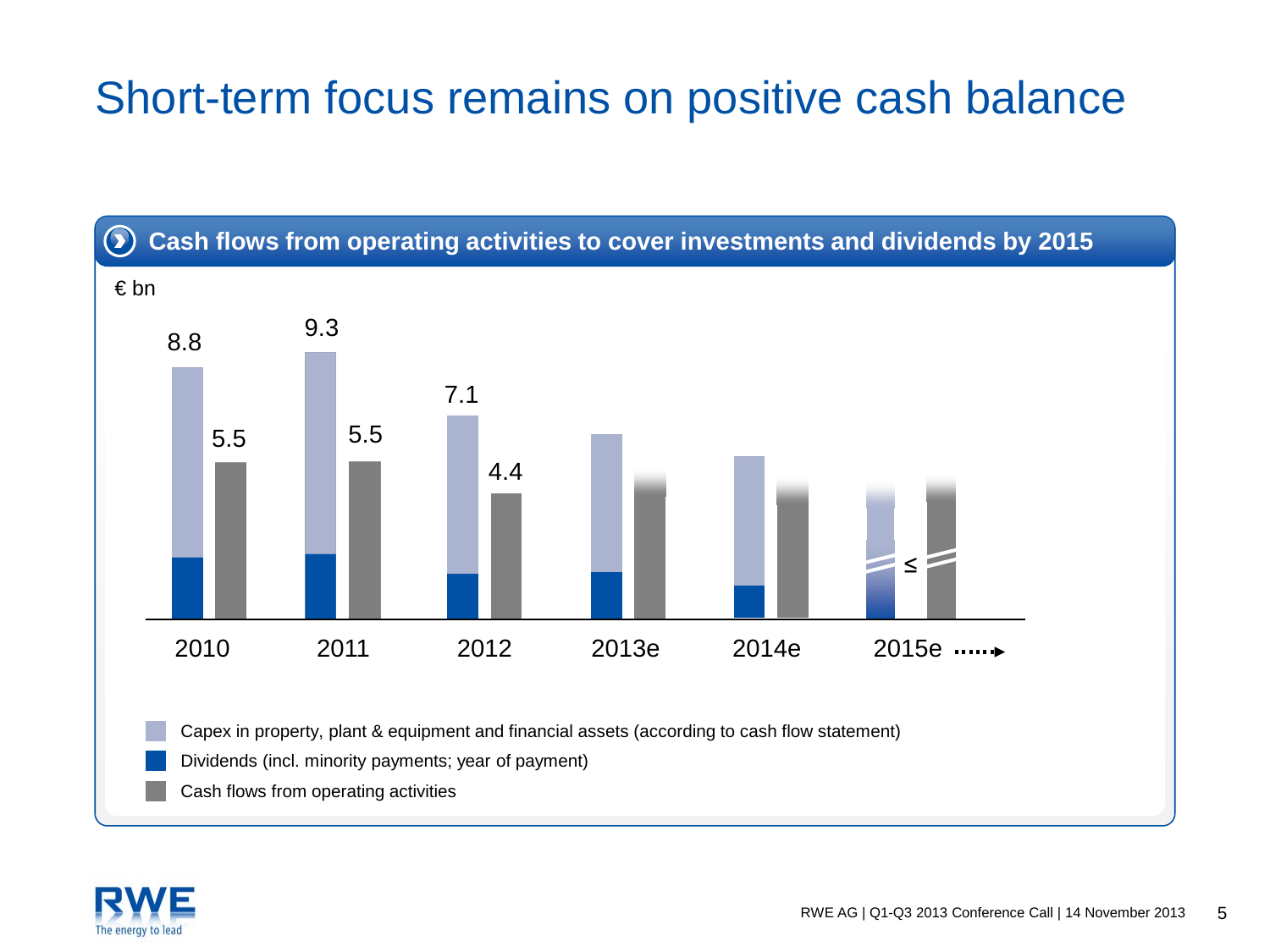# Current building blocks to improve balance sheet

| <b>Measures to improve leverage headroom</b> | $Im$ pact <sup>1</sup>                                                                                             |                                                 |
|----------------------------------------------|--------------------------------------------------------------------------------------------------------------------|-------------------------------------------------|
| <b>Efficiency</b><br>enhancements            | > Earnings improvement through<br>additional efficiency enhancement<br>measures ( $\epsilon$ 0.5 bn) 2014 and 2017 | $\sim \epsilon$ 1.5 bn<br>Between 2014 and 2017 |
| <b>Capex</b><br>reduction                    | > Reduction of discretional investments<br>> Optimisation of maintenance capex                                     | $\sim \epsilon 2.0$ bn<br>From 2013 to 2016     |
| <b>Disposals</b>                             | > Focus on the disposal of RWE Dea<br>and Urenco and opportunistic portfolio<br>optimisation                       | Depending on sales<br>proceeds                  |
| <b>Dividend</b><br>strategy                  | > Dividend proposal of $\epsilon$ 1/share for 2013<br>> Adjusted dividend pay-out ratio from<br>2014 onwards       | $\sim \epsilon$ 1.0 bn<br>Between 2014 and 2017 |

<sup>1</sup> Isolated headroom effect; not to be deducted from net debt as measures are incorporated in outlook.

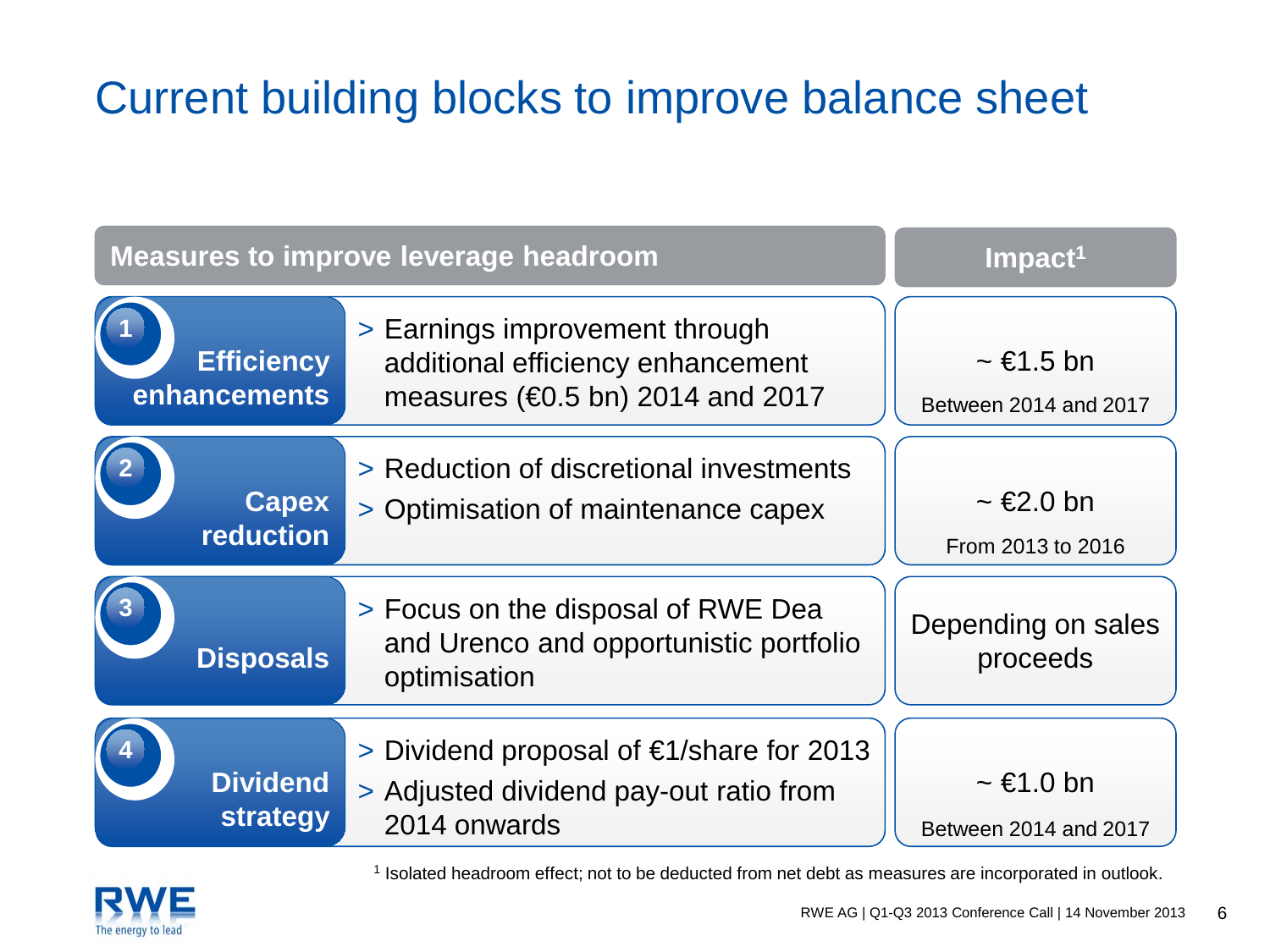### Additional €1bn of efficiency measures will lead to over €0.5 bn further earnings improvements

In  $\epsilon$  million  $\epsilon$  million



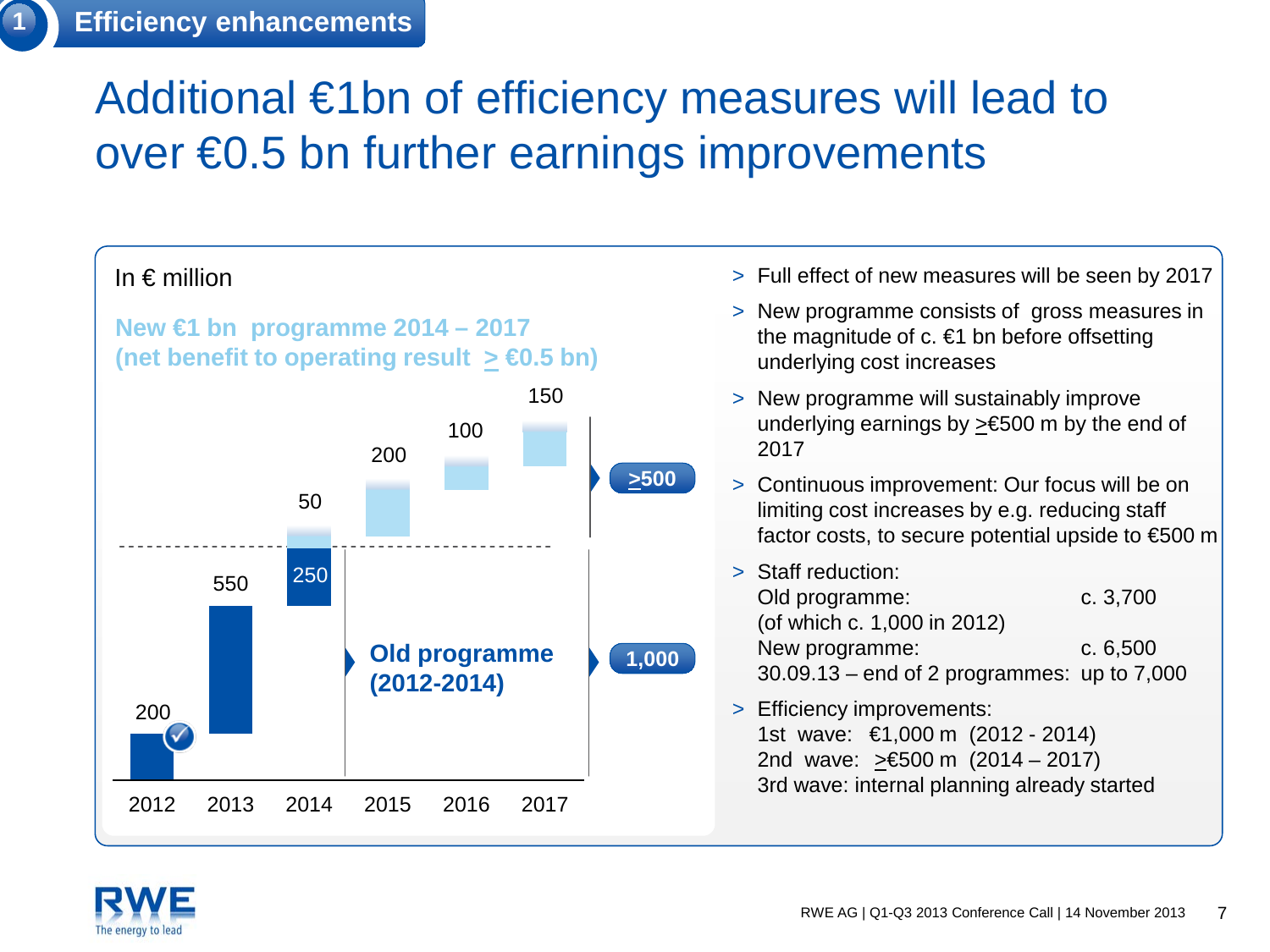### Capex programme reduced to maintenance level



- > Approx. €11 bn capex programme for 2014 – 2016; c.  $E$  bn less than last year's programme for 2013 – 2015
- > Completion of new-build power plant programme in 2014
- > Completion of large offshore wind farm projects in 2015
- > Capex excluding RWE Dea reduced to maintenance level of c. €2 bn from 2016 onwards
- > RWE Dea has to be self financing
- > On average c. €1 bn p.a. capex at RWE Dea of which c. €0.3 bn for day-to-day

**Further growth projects have to be financed debt-neutral, e.g. by the disposal of other assets or partnering solutions.**

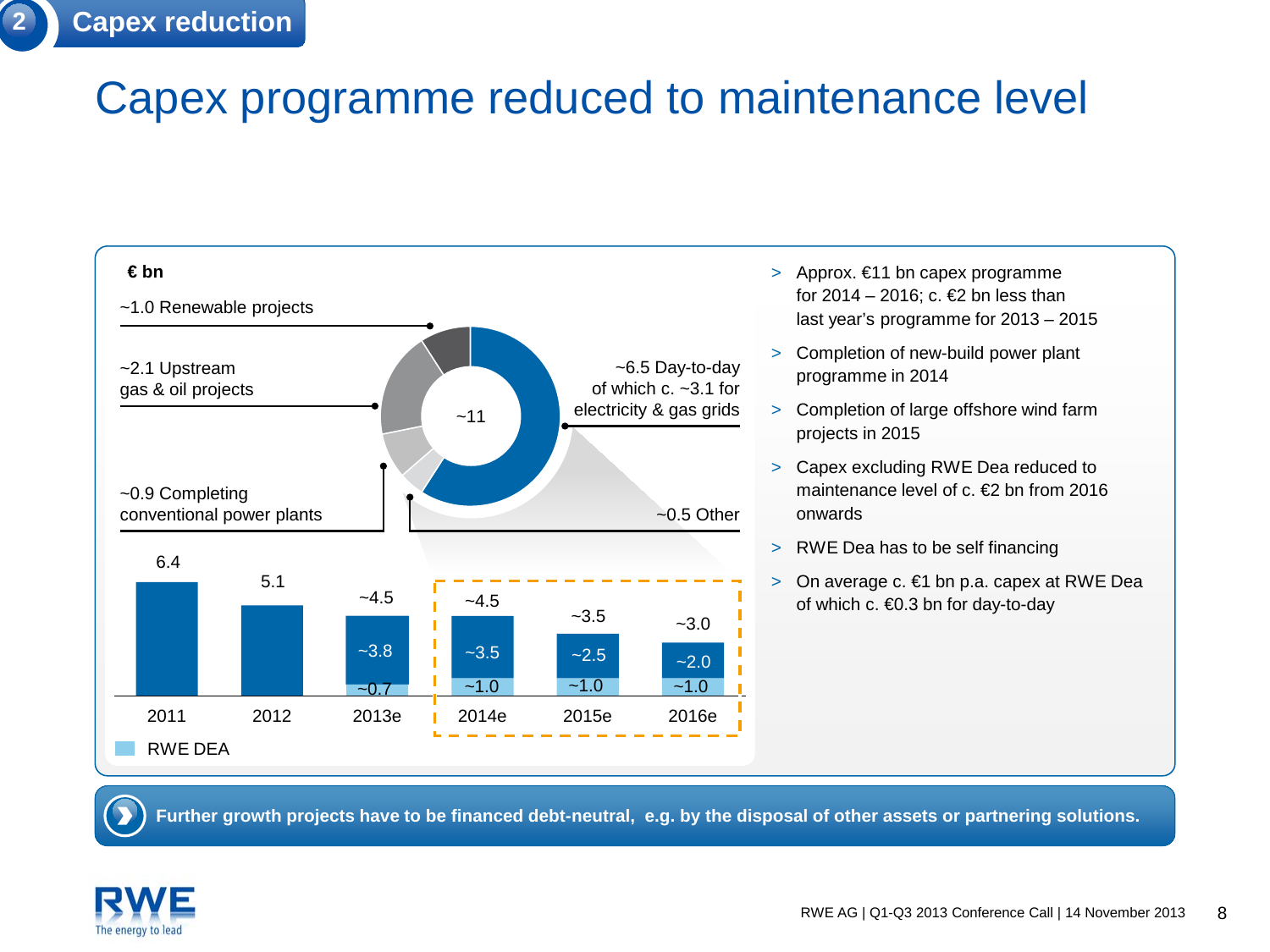| <b>RWE Dea</b>                  | > Strategic decision, not for deleveraging purposes<br>> Sale of entire business intended to safeguard value of the<br>business<br>> Disposal progress within expected timeframe |
|---------------------------------|----------------------------------------------------------------------------------------------------------------------------------------------------------------------------------|
| <b>Urenco</b>                   | > Non core asset<br>> Reviewing potential exit routes<br>> Disposal conditional to meeting all stakeholders' interests                                                           |
| <b>Portfolio</b><br>adjustments | > Evaluation of further optimisation potential within participation<br>portfolio<br>> Streamlining of renewable businesses                                                       |



**3 Disposals**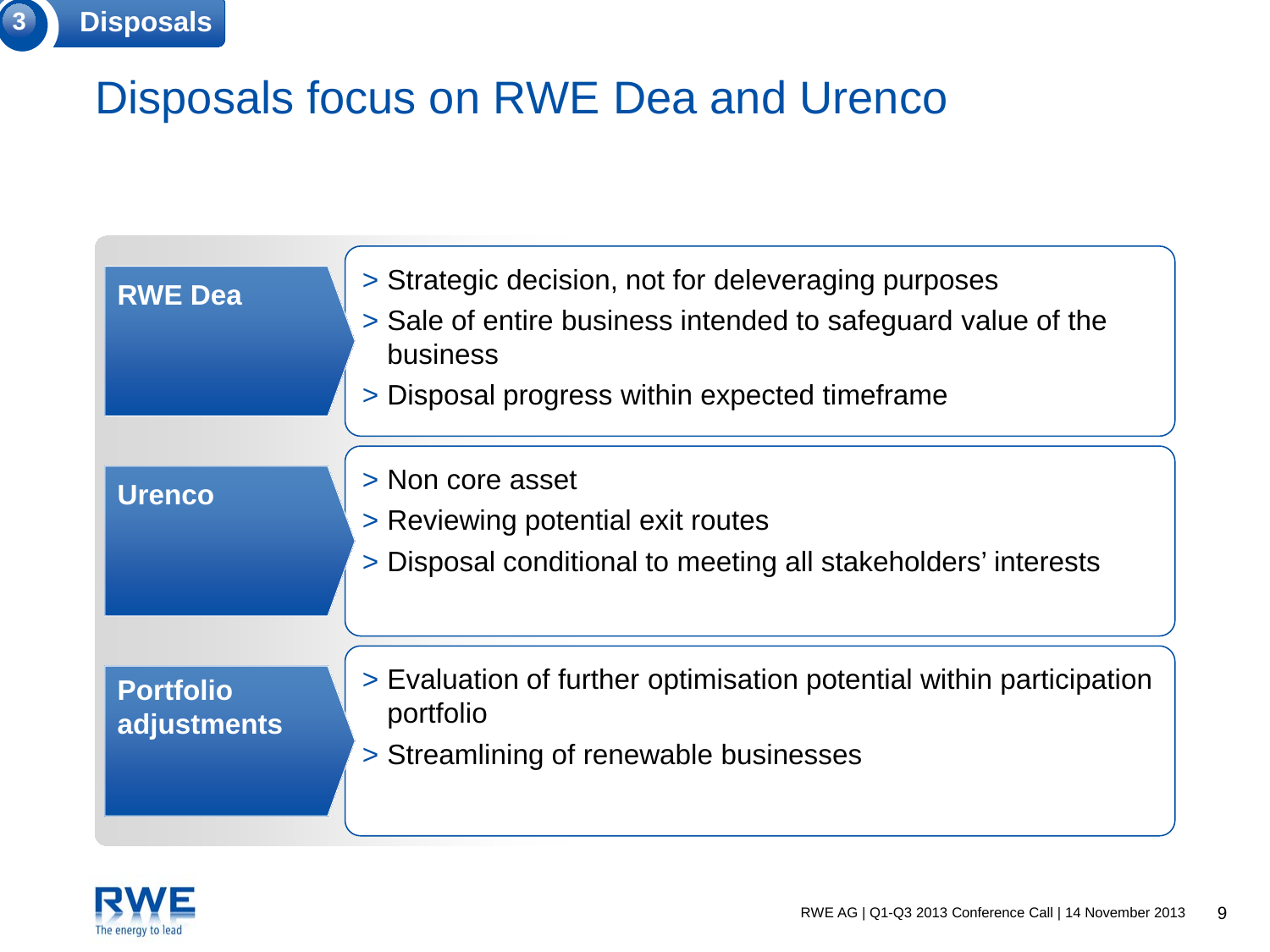

### Focus on sustainable dividend policy

- As one part of the measures to support RWE's balance sheet, the Executive Board and the Supervisory Board have decided to adjust the dividend policy:
	- Planned dividend proposal of €1 per share for fiscal year 2013
	- Pay-out ratio of 40% to 50% of recurrent net income envisaged from fiscal 2014 onwards
- Future dividends will be backed by sustainable earnings and funded by operating cash flow, i.e. target to cover dividends and capex by cash flow from operating activities by 2015
- Benefit for net debt of approx. €1 bn between 2014 and 2017 compared to previous dividend policy (€2 dividend for fiscal year 2013 and pay-out ratio of 50% to 60%)

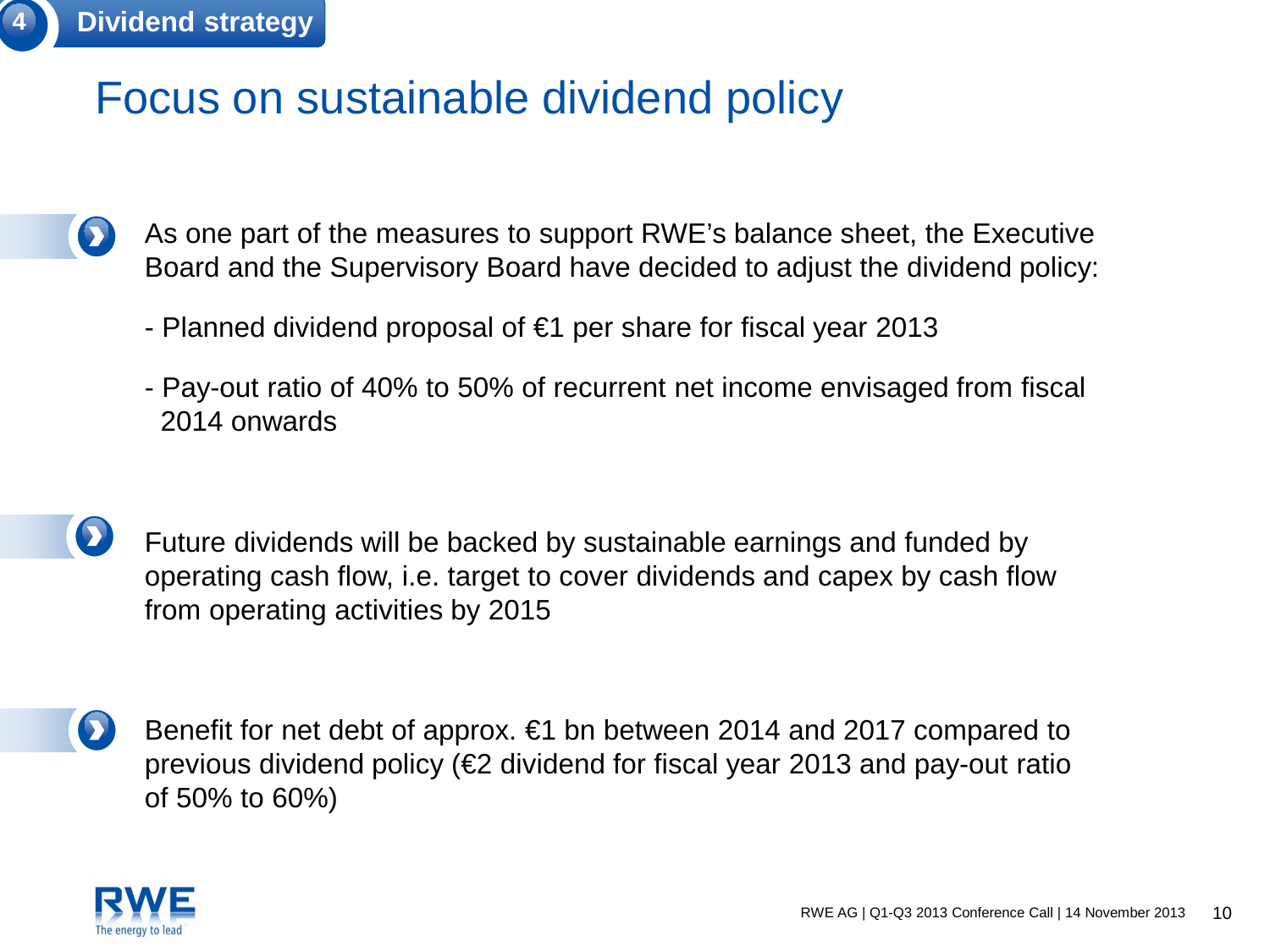### Development of operating result ...



- Improved earnings in Trading/Gas Mid- $\bullet$ stream Division after arbitration court ruling on our long-term oil-indexed gas contract with Gazprom
- Earnings in Conventional Power  $\bullet$ Generation Division under severe pressure; for more details see back-up slide 18
- Earnings trend in our sales divisions supported by the cold weather at the beginning of the year
- In our CEE/SEE Division we benefited  $\bullet$ from the positive development of f/x derivatives
- Earnings at RWE Dea under pressure among others due to lower realised oil and gas prices and dry wells

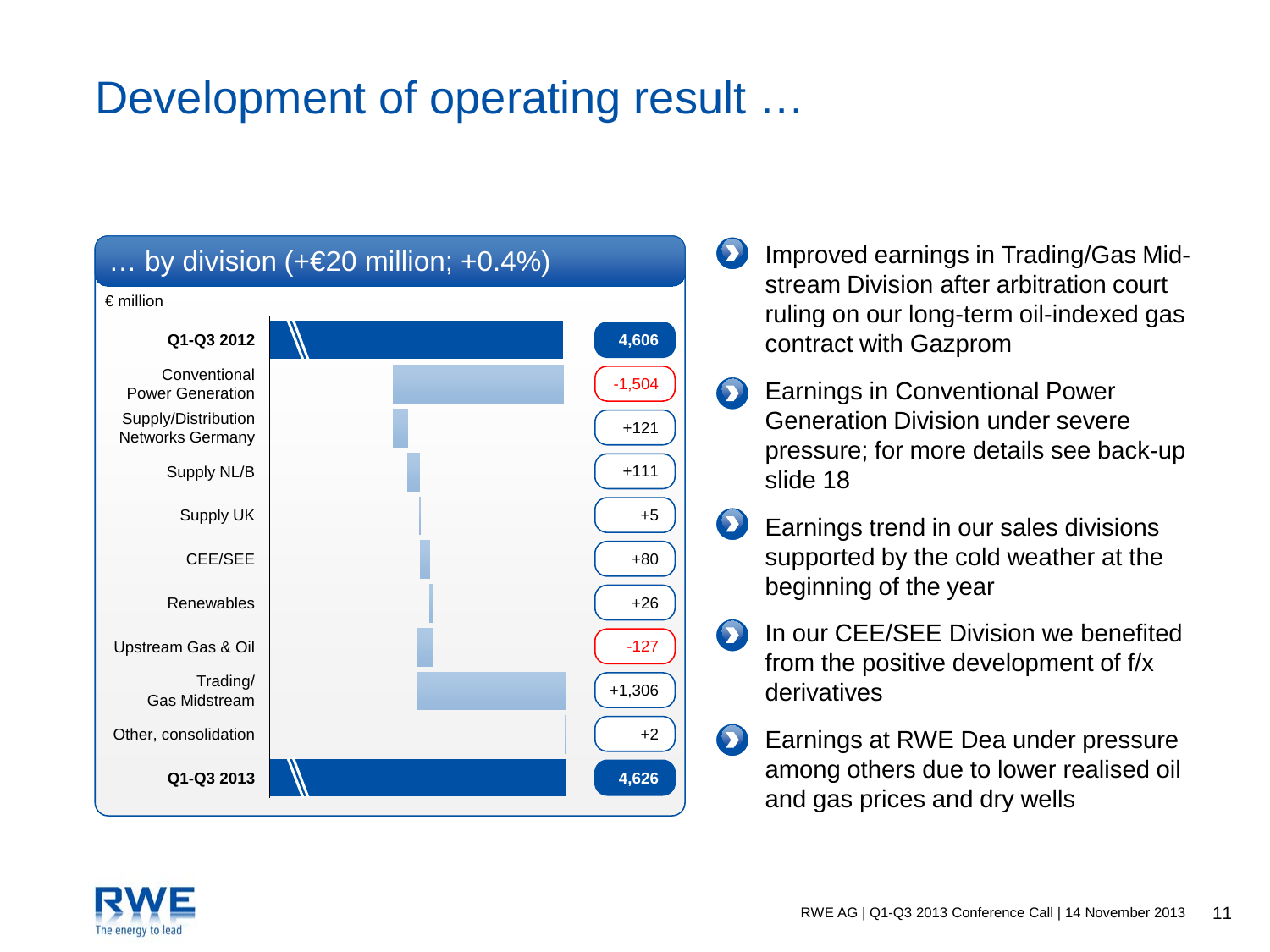### Reconciliation of (recurrent) net income



- $\mathbf{\Omega}$ Non-operating result shows significant restructuring charges; among others the impairment of our Dutch power generation portfolio of c. €800 million
- $\bullet$ Financial result slightly improved due to better net interest and interest accretion to provisions
- $\bullet$ Tax rate increased to 48% (previous year 27%); tax rate for recurrent net income at 32% (previous year 32%)
- $\bullet$ Adjustments for recurrent net income comprise non-operating result including tax effects

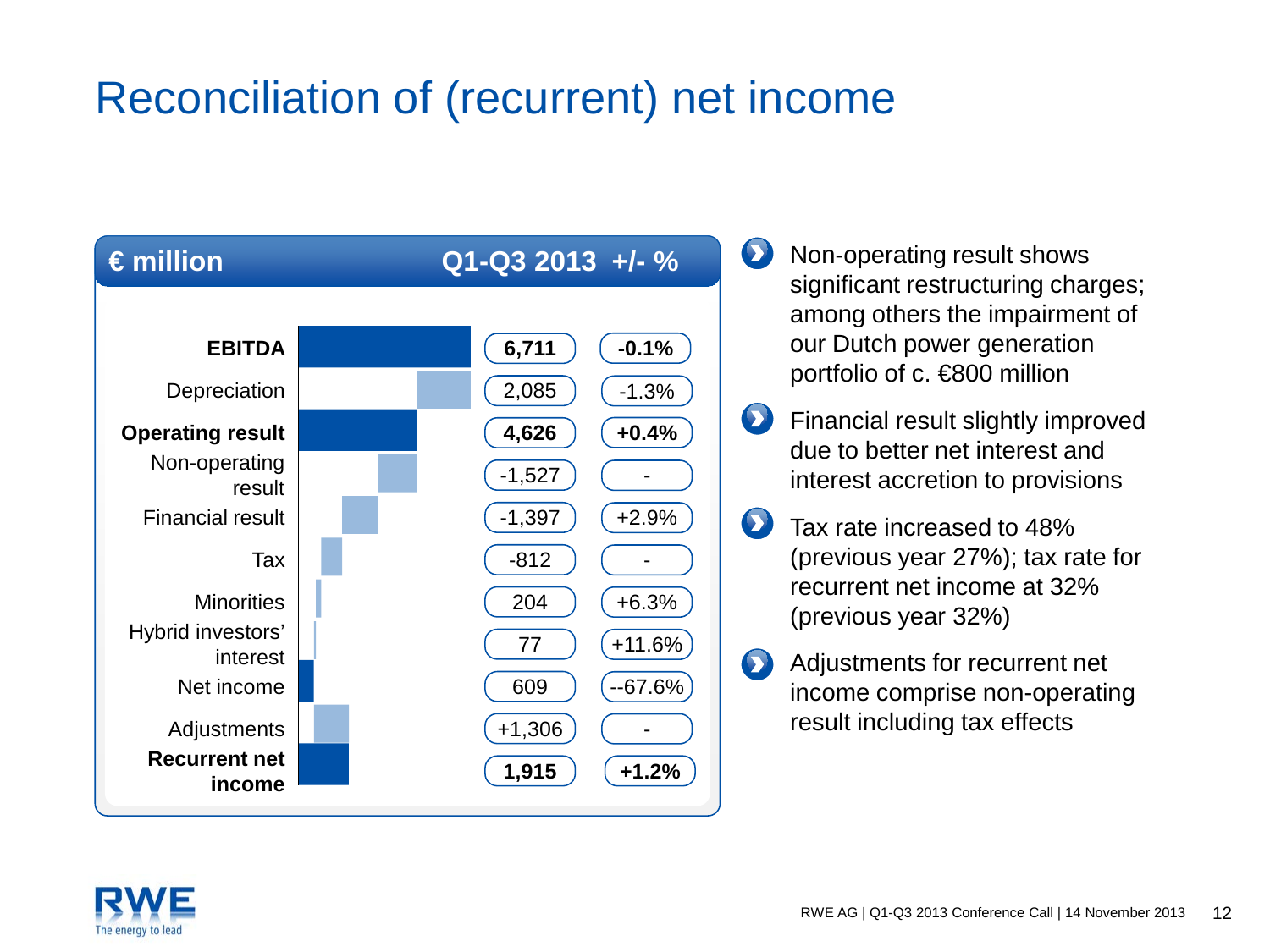### Cash flow statement

| <b>January - September</b><br>$\epsilon$ million | 2013     | 2012     | <b>Change</b><br>(absolute) |
|--------------------------------------------------|----------|----------|-----------------------------|
| Funds from operations (FFO)                      | 4,888    | 3,298    | 1,590                       |
| Change in working capital                        | 118      | $-58$    | 176                         |
| Cash flows from operating activities             | 5,006    | 3,240    | 1,766                       |
| Capex on fixed assets                            | $-2,937$ | $-3,391$ | 454                         |
| Free cash flow                                   | 2,069    | $-151$   | 2,220                       |



FFO – among other things:

> One-off profit from the Gazprom arbitration ruling

Change in working capital:

> No major impact on Cash flows from operating activities



 $\bullet$ 

Capex on fixed assets – among other things:

> Extension and modernisation of our generation fleet as well as renewable and upstream gas and oil projects

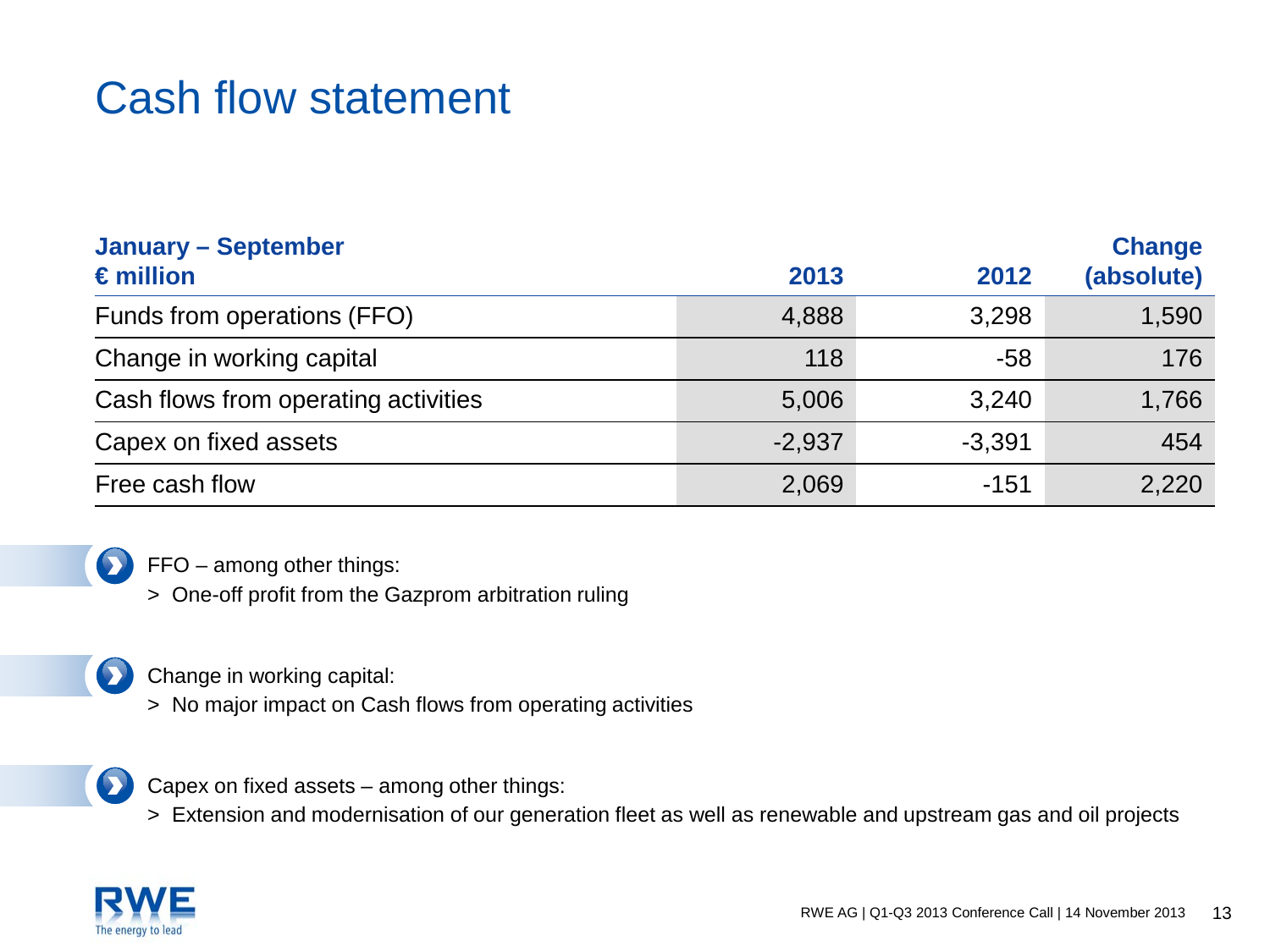## Outlook for 2013 and 2014



<sup>1</sup> Executive and Supervisory Board intend to propose to the AGM on 16 April 2014 a dividend of €1 per common and preference share for fiscal year 2013.

<sup>2</sup> The outlook is before the disposal of RWE Dea and Urenco. For RWE Dea we expect for fiscal 2014 an EBITDA of €1,200 -1,300 million an operating result of  $600 - 650$  million and a recurrent net income of c.  $6250$  million.

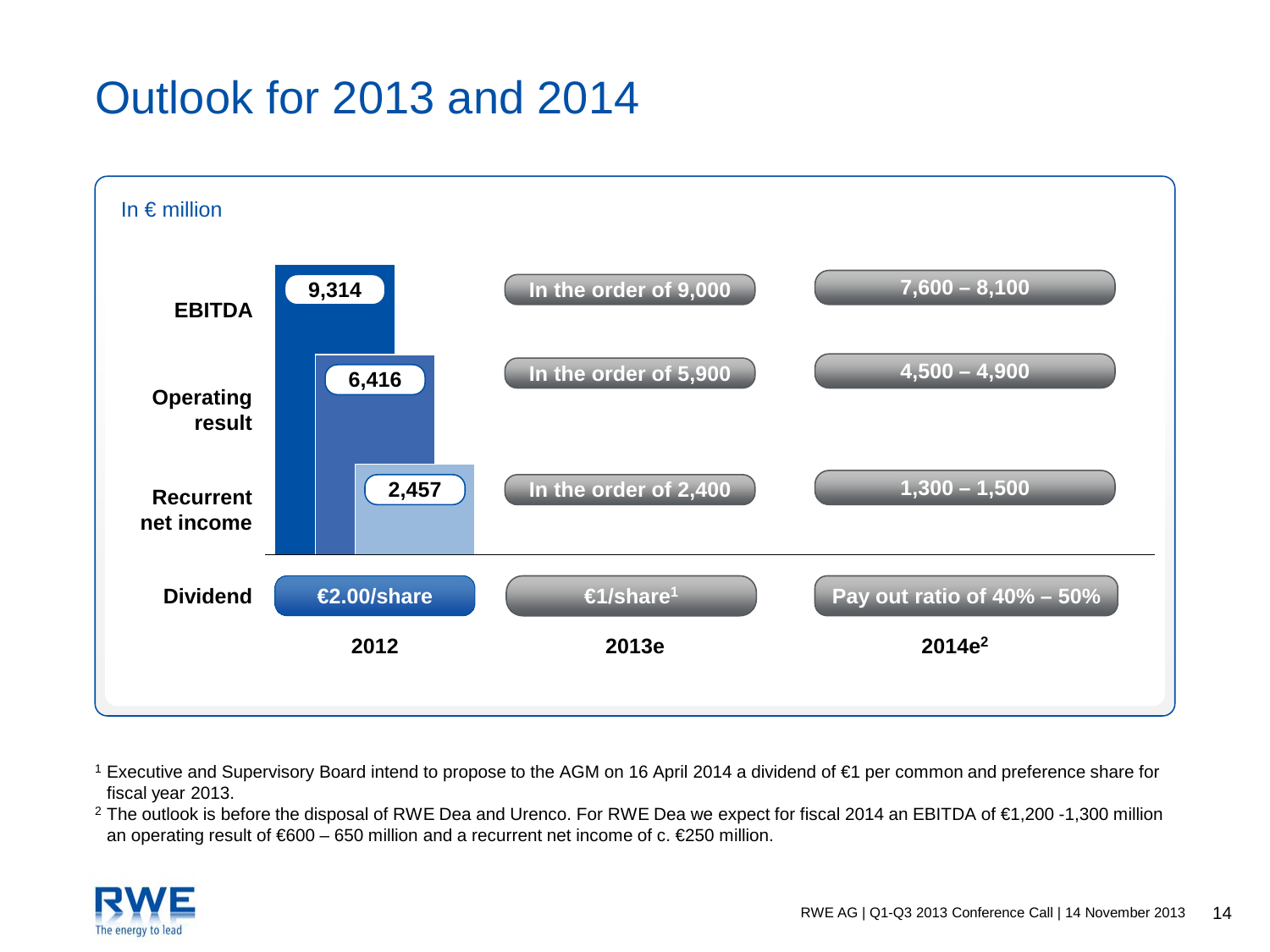### 2013 Divisional outlook for the operating result

| $\epsilon$ million                              | 2012   | 2013 forecast versus 2012 <sup>1</sup> |
|-------------------------------------------------|--------|----------------------------------------|
| <b>Conventional Power Generation</b>            | 3,275  | Significantly below last year's level  |
| <b>Supply/Distribution Networks Germany</b>     | 1,578  | In the order of last year's level      |
| Supply Netherlands/Belgium                      | 190    | Significantly above last year's level  |
| <b>Supply United Kingdom</b>                    | 286    | Above last year's level                |
| <b>Central Eastern and South Eastern Europe</b> | 1,052  | Below last year's level                |
| <b>Renewables</b>                               | 183    | In the order of last year's level      |
| Upstream Gas & Oil                              | 685    | Significantly below last year's level  |
| <b>Trading/Gas Midstream</b>                    | $-598$ | Significantly above last year's level  |

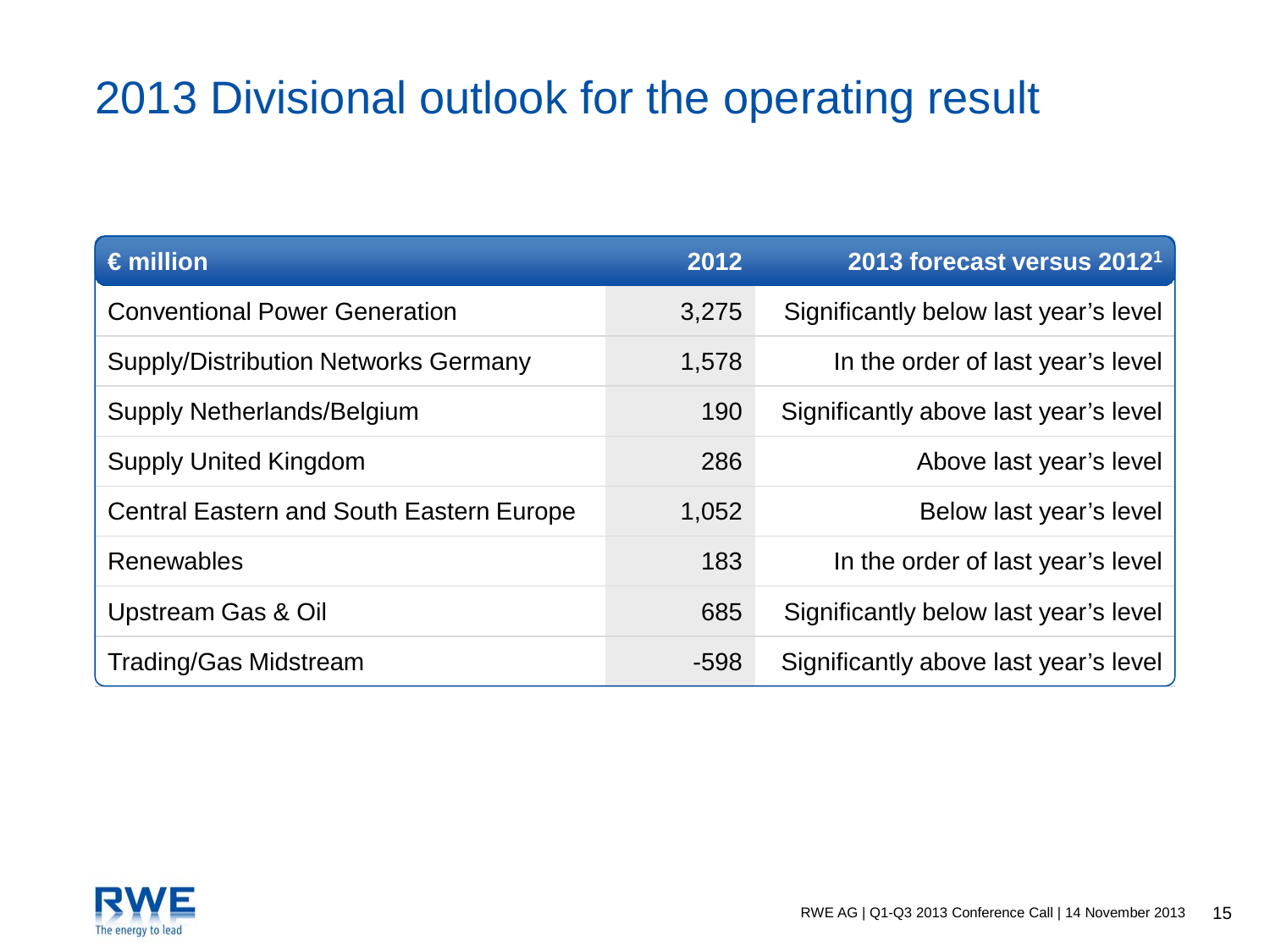### Operating result outlook for fiscal year 2014

| Trend for major value drivers in fiscal year 2014                        |                                                                                                                                                   |  |
|--------------------------------------------------------------------------|---------------------------------------------------------------------------------------------------------------------------------------------------|--|
| FY 2013 outlook                                                          | In the order of $6.9$ bn                                                                                                                          |  |
| Efficiency programmes                                                    | 7<br>c. €300 million from old and new programme envisaged for 2014                                                                                |  |
| Depreciation                                                             | 9<br>Trend for higher depreciation as a result of huge investment programme.                                                                      |  |
| Electricity generation margins (D;NL;UK);<br>volumes, prices and spreads | Average realised outright price for 2013 in the order of €50/MWh; for 2014 in<br>$\mathbf \Theta$<br>the order of €45/MWh; lower realised spreads |  |
| Growth from Upstream Gas&Oil                                             | RWE Dea's volume target of 40 mm boe confirmed; in line with earnings<br>$\boldsymbol{\Omega}$<br>expectations of $600 - 650$ million             |  |
| Grid margins (D; CEE/SEE)                                                | $\bigodot$<br>Stable trend                                                                                                                        |  |
| Sales margins (D;NL;UK; CEE/SEE)                                         | $\bigodot$<br>Stable trend                                                                                                                        |  |
| Trading/Gas Midstream                                                    | Absence of positive one-off from Gazprom arbitration and back to<br>$\boldsymbol{\Theta}$<br>normalised earnings                                  |  |
| Dilution from disposals                                                  | c. 0.2 bn for NET4GAS; RWE Dea and Urenco still included in our earnings<br>$\boldsymbol{\Theta}$<br>numbers for the time being                   |  |
| FY 2014 outlook                                                          | $64.5 - 4.9$ bn                                                                                                                                   |  |

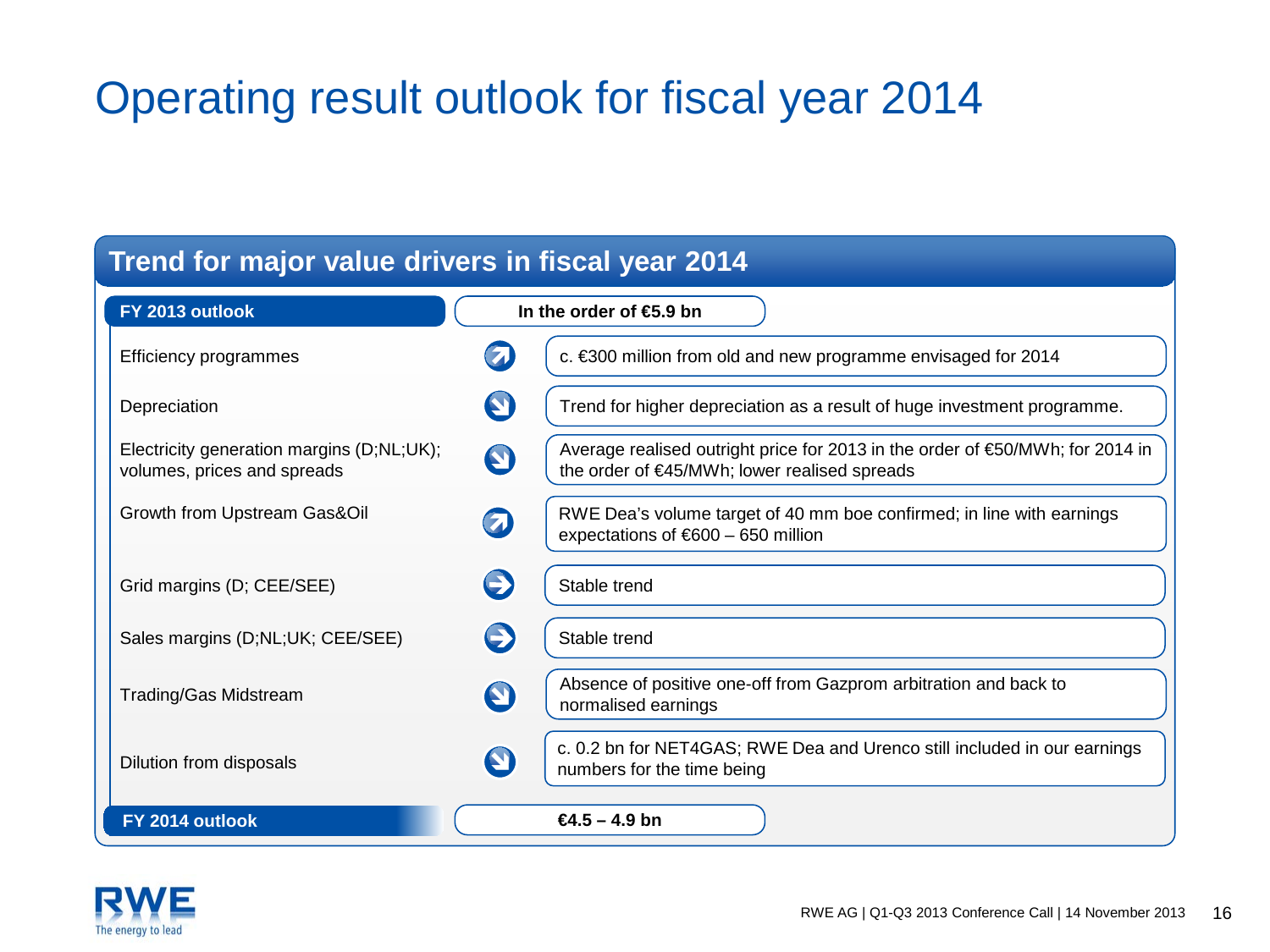# Back-up Charts

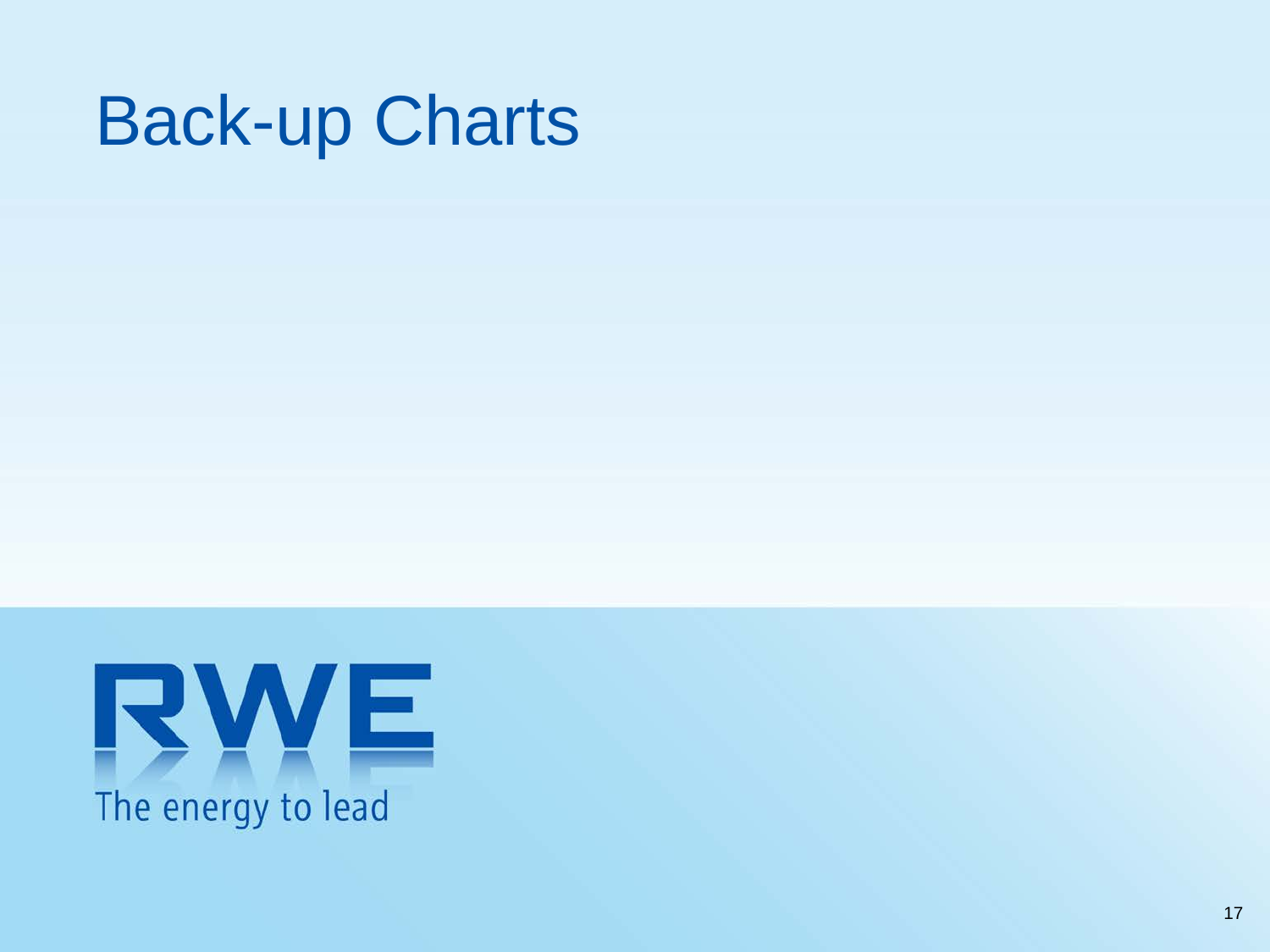# Performance of the Conventional Power Generation **Division**

| January – September: operating result: $-64.1\%$ ( $-61.504$ million) |                                                                                                                                                                                                                                                                                                                                                                                                                                                                                         |  |
|-----------------------------------------------------------------------|-----------------------------------------------------------------------------------------------------------------------------------------------------------------------------------------------------------------------------------------------------------------------------------------------------------------------------------------------------------------------------------------------------------------------------------------------------------------------------------------|--|
| $\epsilon$ million<br>2,345<br>841<br>2012<br>2013                    | Full auctioning of $CO_2$ -certificates (c. - $\epsilon$ 840 million)<br>Closure of 12 old lignite blocks of 150 MW class in 2012<br>Lower realised electricity generation spreads, incl. coal tax in NL<br>Adjustment of provision for pending losses from an electricity<br>purchase contract<br>Absence of compensation payments received in 2012<br>Efficiency improvements and lower fixed operating and<br>Ð<br>maintenance costs<br>Higher availability of Tilbury biomass plant |  |
| Guidance for fiscal 2013: significantly below last year's level       |                                                                                                                                                                                                                                                                                                                                                                                                                                                                                         |  |

| $\epsilon$ million<br>3,275 |       | $\bigcirc$ Full auctioning of CO <sub>2</sub> -certificates and UK carbon floor<br>◯ Lower realised electricity generation spreads, incl. coal tax in NL<br>Closure of 12 old lignite blocks of 150 MW class in 2012<br>Adjustment of provision for pending losses from an electricity<br>purchase contract<br><b>A</b> Efficiency improvements and lower fixed operating and |
|-----------------------------|-------|-------------------------------------------------------------------------------------------------------------------------------------------------------------------------------------------------------------------------------------------------------------------------------------------------------------------------------------------------------------------------------|
| 2012<br>pro forma           | 2013e | maintenance costs                                                                                                                                                                                                                                                                                                                                                             |

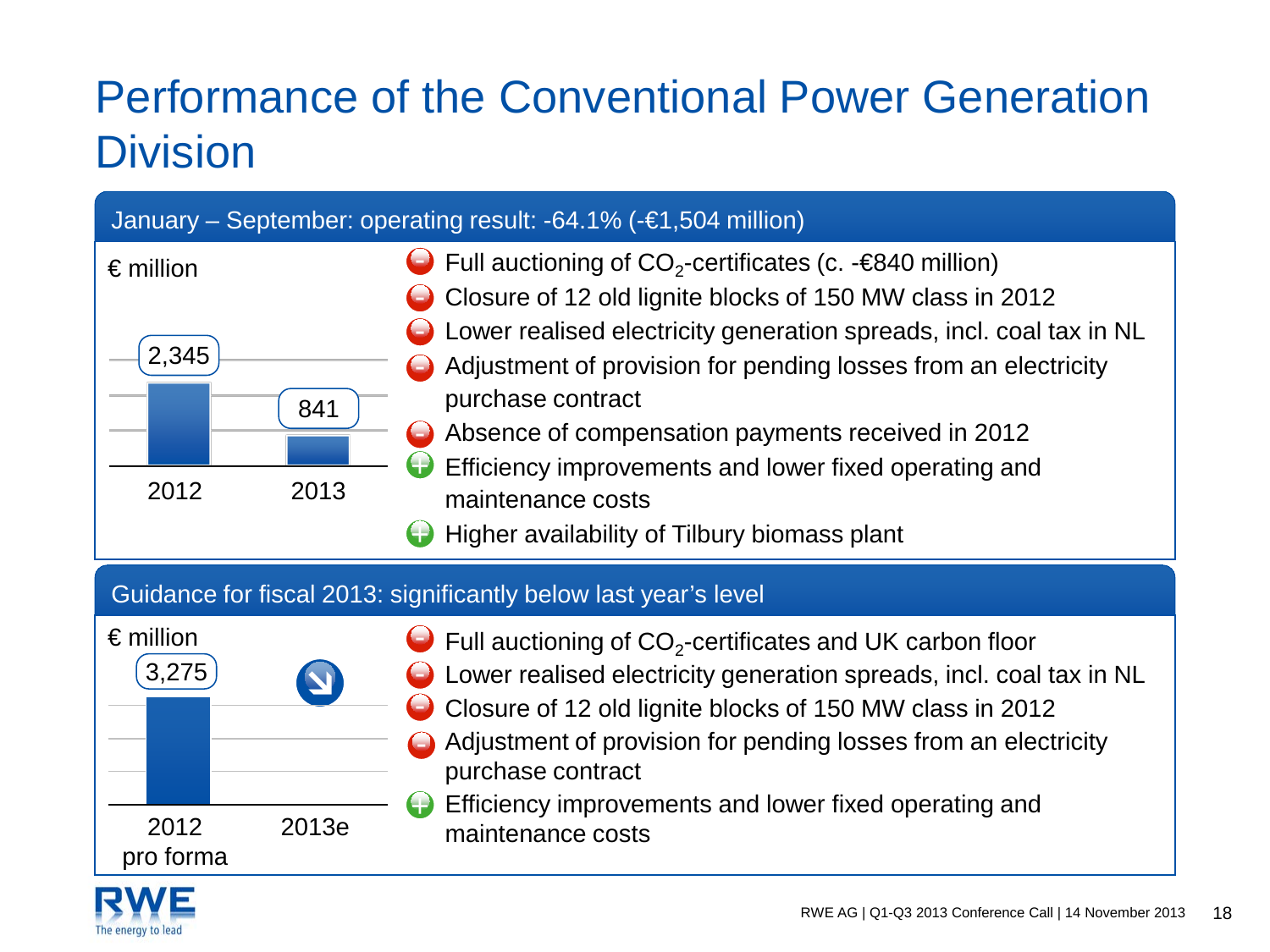# RWE's forward hedging of conventional electricity production (German, Dutch and UK portfolio)

As of 30 September 2013



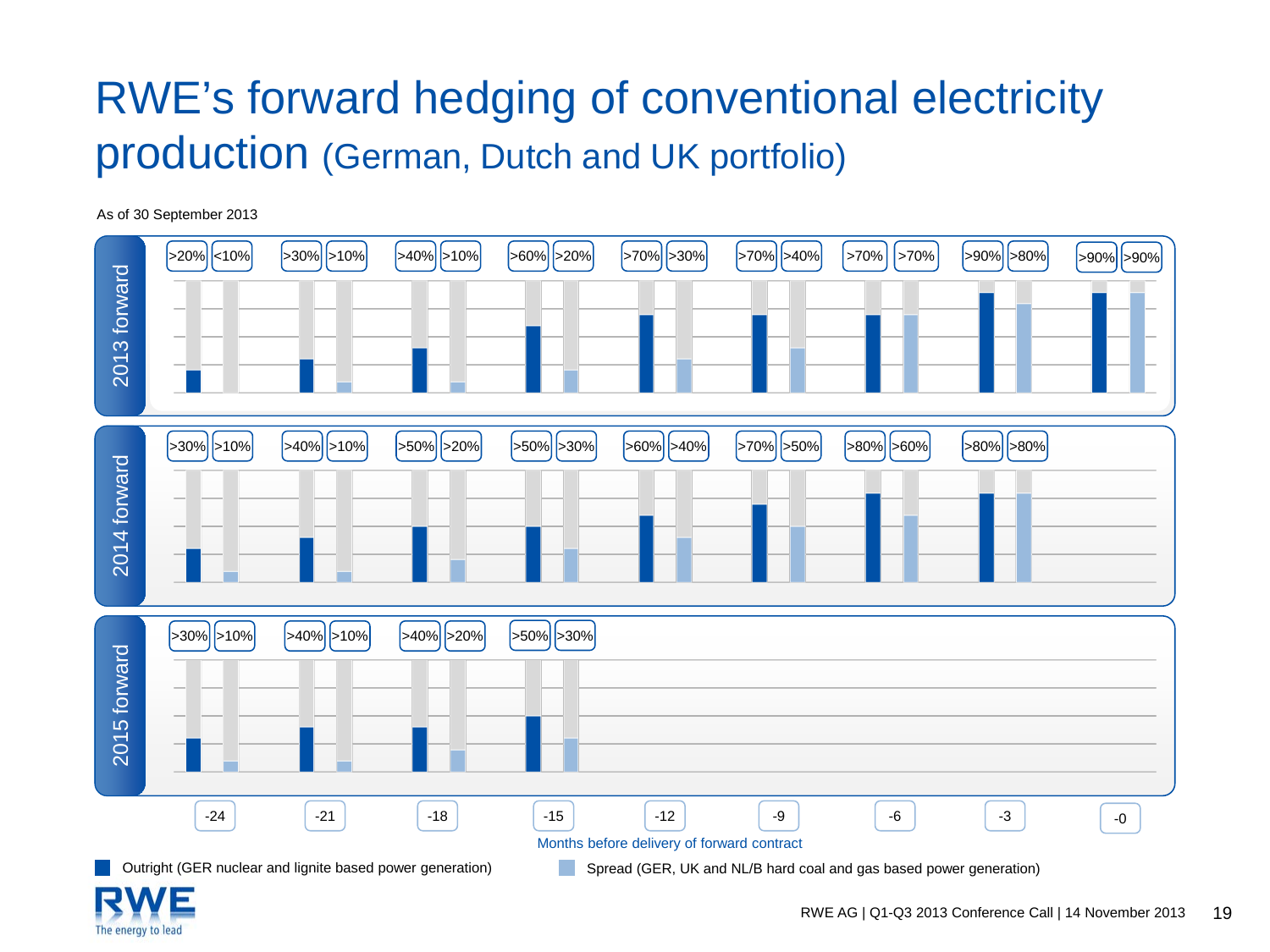# Germany: Clean Dark (CDS) and Spark Spreads (CSS)



Source: RWE Supply & Trading, prices until 08 November 2013

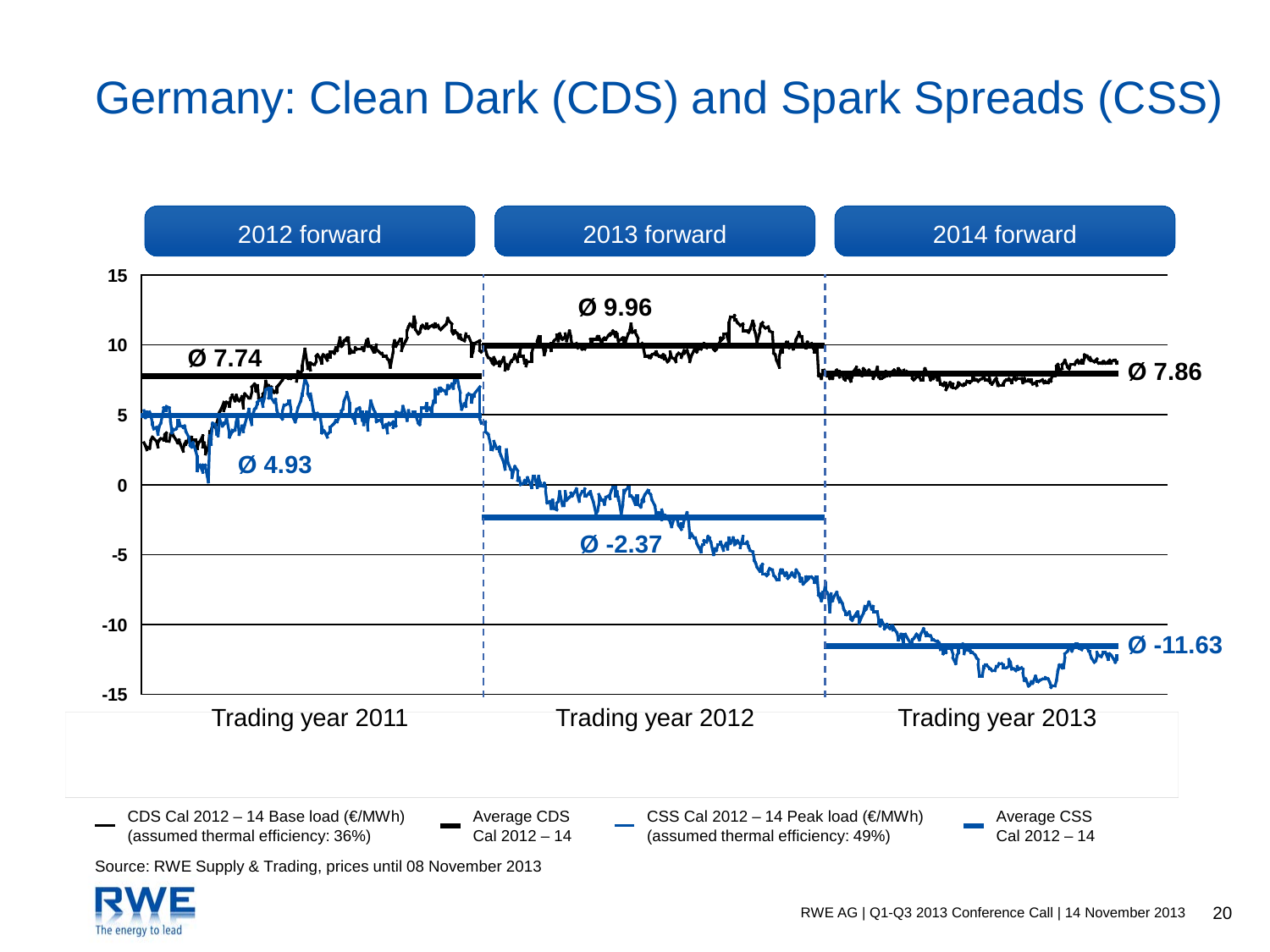# NL: Clean Dark (CDS) and Spark Spreads (CSS)



<sup>1</sup> CDS: Including coal tax

Source: RWE Supply & Trading, prices until 08 November 2013

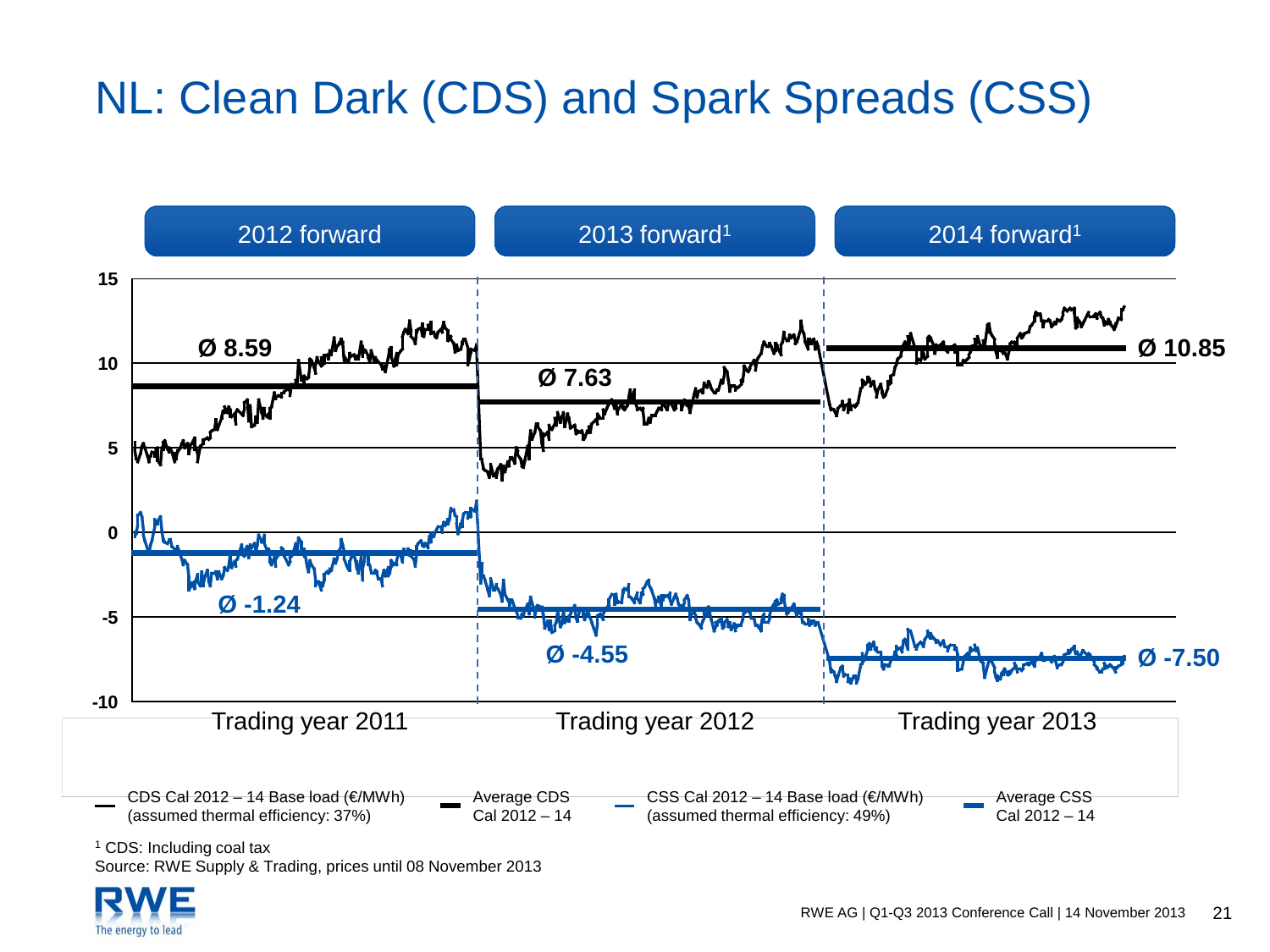# UK: Clean Dark (CDS) and Spark Spreads (CSS)



<sup>1</sup> Including UK carbon tax

Source: RWE Supply & Trading, prices until 08 November 2013

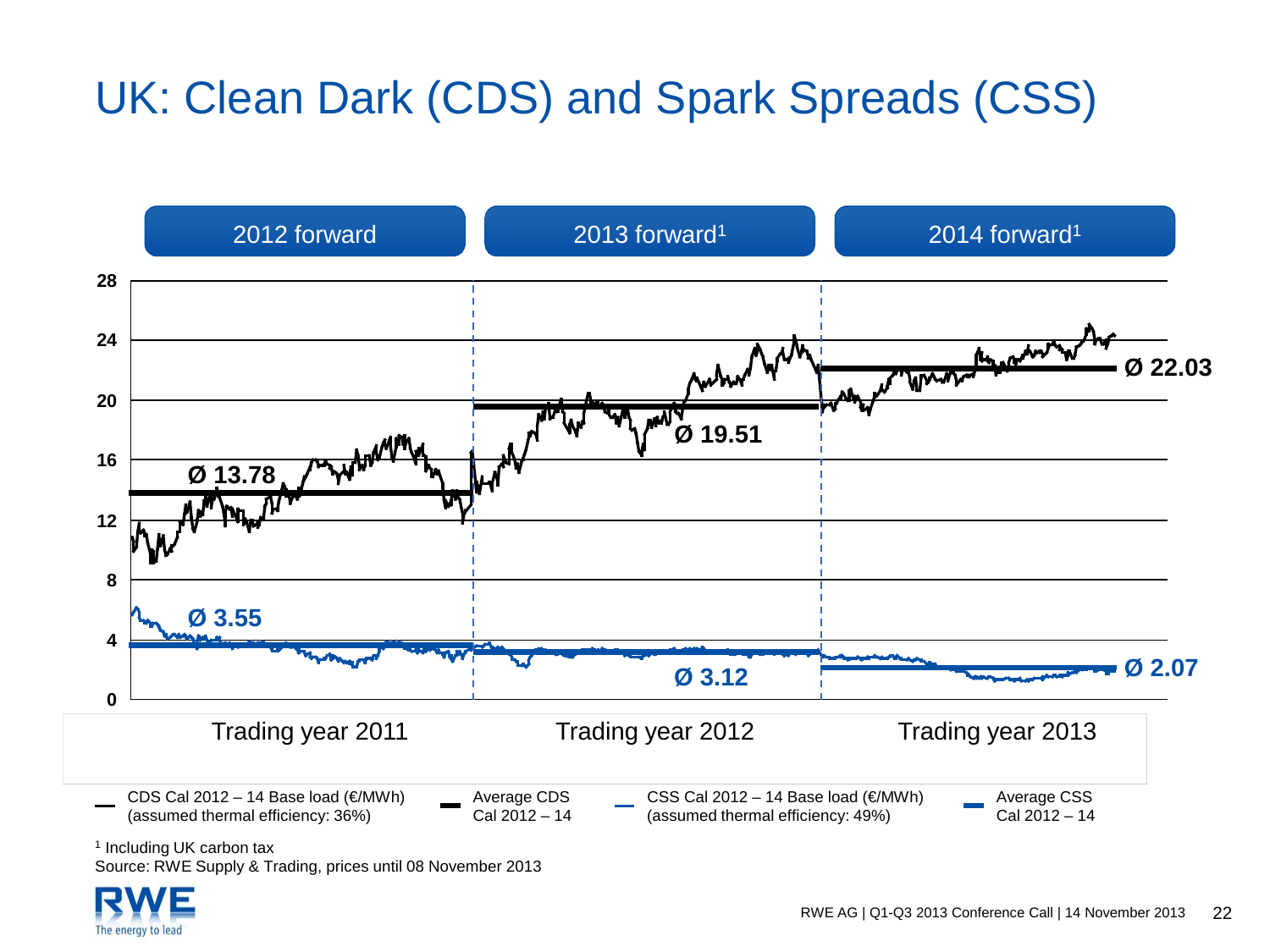# Performance of the Supply/Distribution Networks Germany Division

| January – September: operating result: $+10.5\%$ ( $+ \in 121$ million) |      |                                                                                                                            |
|-------------------------------------------------------------------------|------|----------------------------------------------------------------------------------------------------------------------------|
| $\epsilon$ million                                                      |      | <b>Efficiency improvements</b>                                                                                             |
| 149                                                                     | ,270 | (Dold weather                                                                                                              |
|                                                                         |      | Loss of earnings from the disposal of Berlin waterworks and<br>KEVAG and transfer of Zagreb wastewater business to CEE/SEE |
| 2012                                                                    | 2013 |                                                                                                                            |

#### Guidance for fiscal 2013: in the order of last year's level

| $\epsilon$ million<br>(1,578) | $\rightarrow$ |  |
|-------------------------------|---------------|--|
|                               |               |  |
| 2012                          | 2013e         |  |
|                               |               |  |

- **B** Efficiency improvements
- **C** Loss of earnings from the disposal of Berlin waterworks and KEVAG and transfer of Zagreb wastewater activities to CEE/SEE

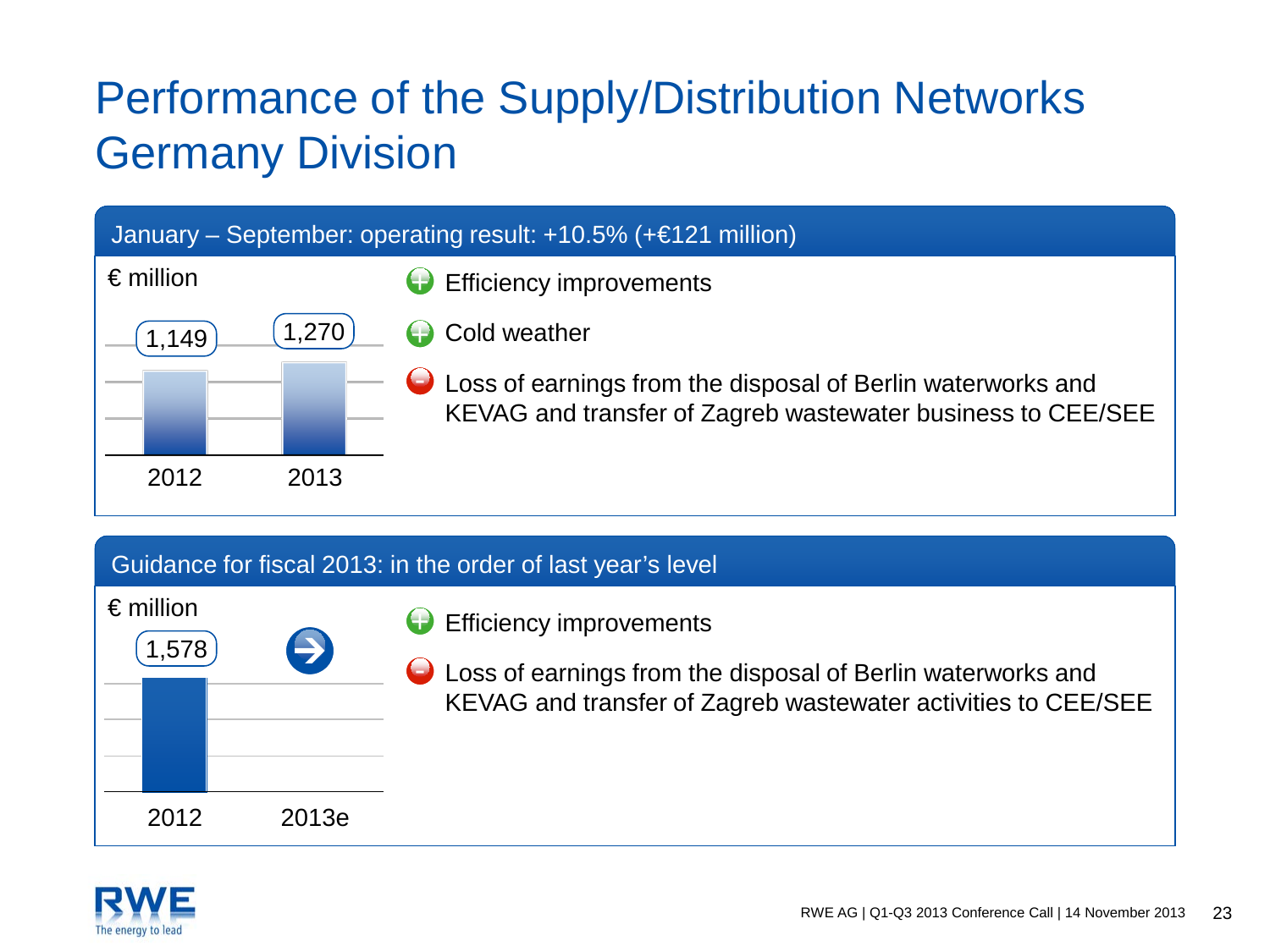# Performance of the Supply Netherlands/Belgium Division (Essent)



Guidance for fiscal 2013: Significantly above last year's level



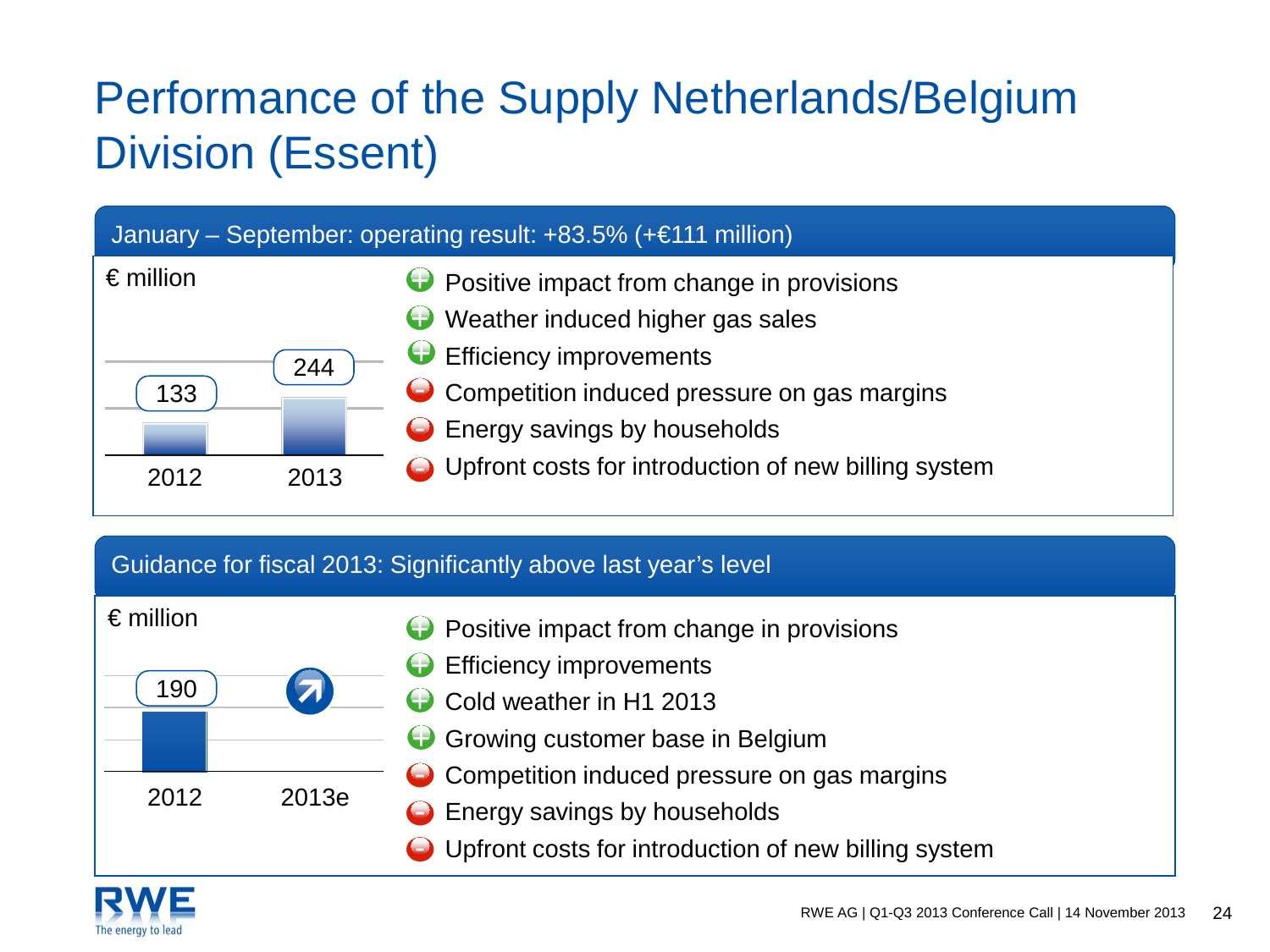# Performance of the Supply United Kingdom Division (RWE npower)



#### Guidance for fiscal 2013: above last year's level



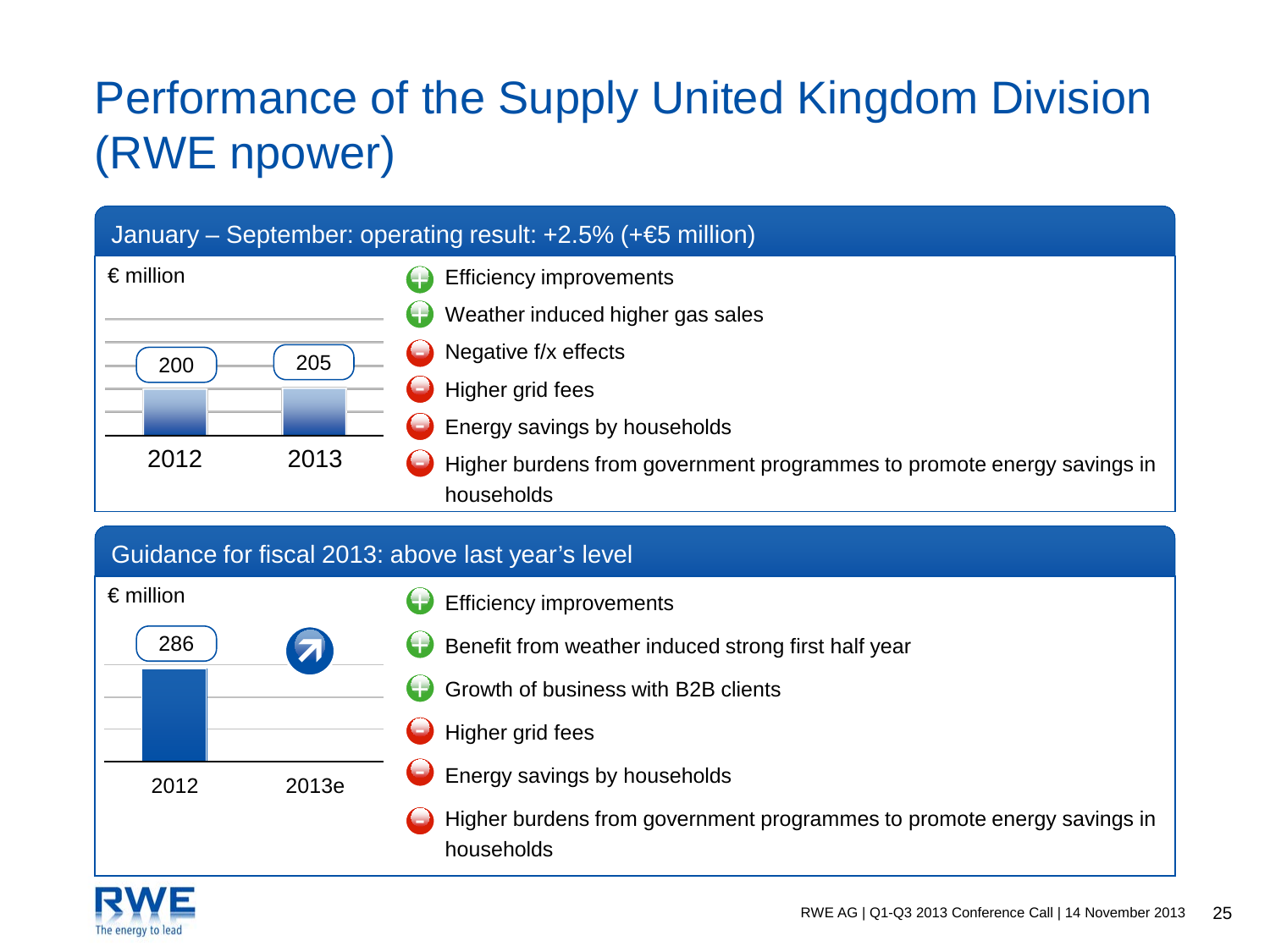# Performance of the Central Eastern and South Eastern Europe Division



#### Guidance for fiscal 2013: below last year's level

| $\epsilon$ million |       | Disposal of NET4GAS (as of 2 August 2013)                               |
|--------------------|-------|-------------------------------------------------------------------------|
|                    |       | Czech Republic: Improved gas grid and sales margins                     |
| 1,052              |       | Hungary: Government induced burdens for utilities                       |
|                    |       | Poland:                                                                 |
|                    |       | Absence of positive one-off seen in 2012<br>$\blacksquare$              |
| 2012               | 2013e | $\bigodot$ improved market conditions in the electricity sales business |

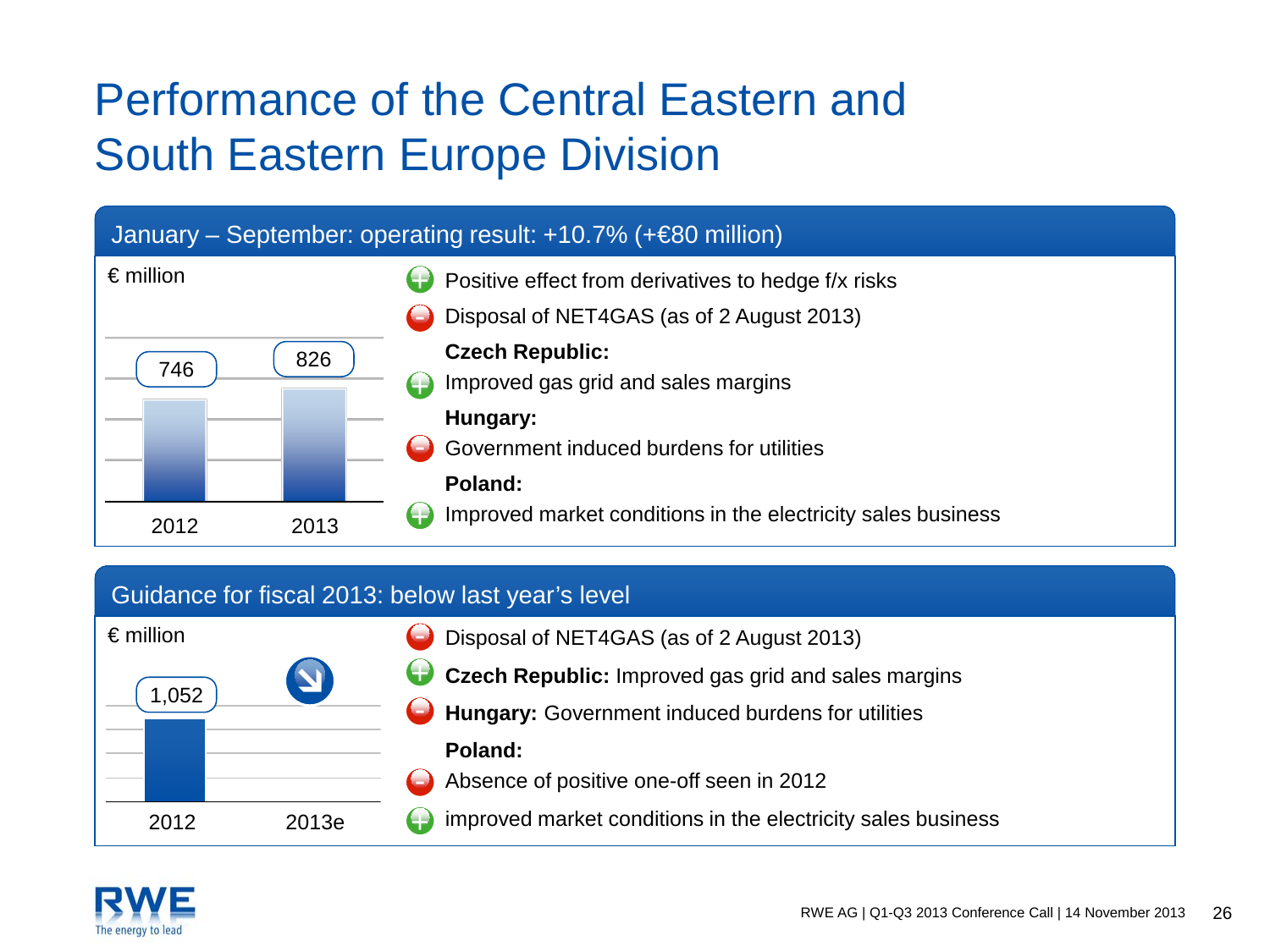# Performance of the Renewables Division (RWE Innogy)

#### January – September: operating result: +29.9% (+€26 million)



#### Guidance for fiscal 2013: in the order of last year's level



- Commissioning of new assets
- Higher utilisation of hydro plants
- One-off from compensation payments in Spanish wind business
- Impact from new renewables support scheme in Spain and resulting adjustment of book value in Andasol 3
- Lower market prices (power, green certificates)

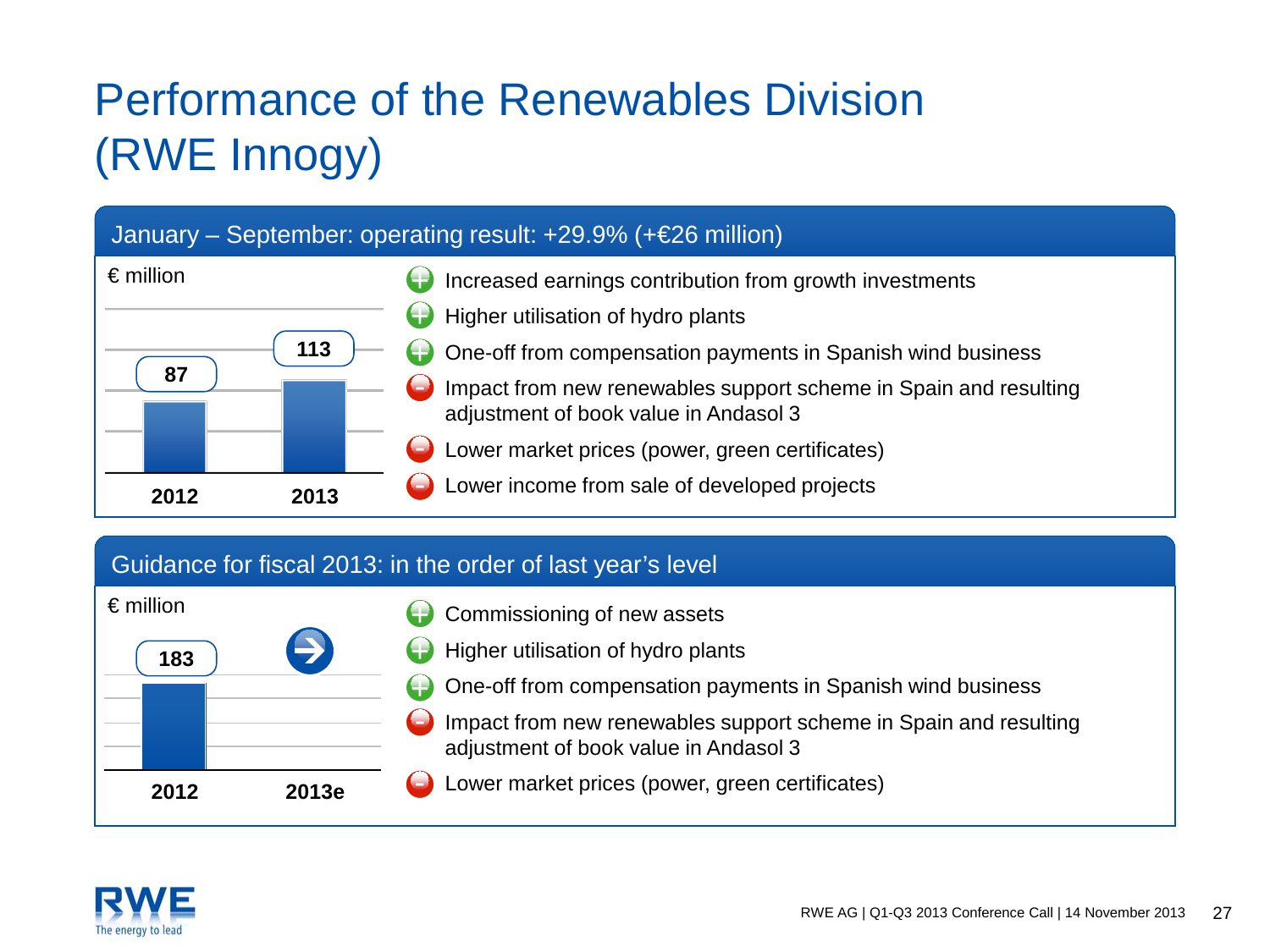# Performance of the Upstream Gas & Oil Division (RWE Dea)



#### Guidance for fiscal 2013: significantly below last year's level



- Lower realised oil and gas prices including negative f/x effect
- Higher exploration costs including costs for dry wells
- $\bigodot$  Higher gas production volumes but less than originally expected

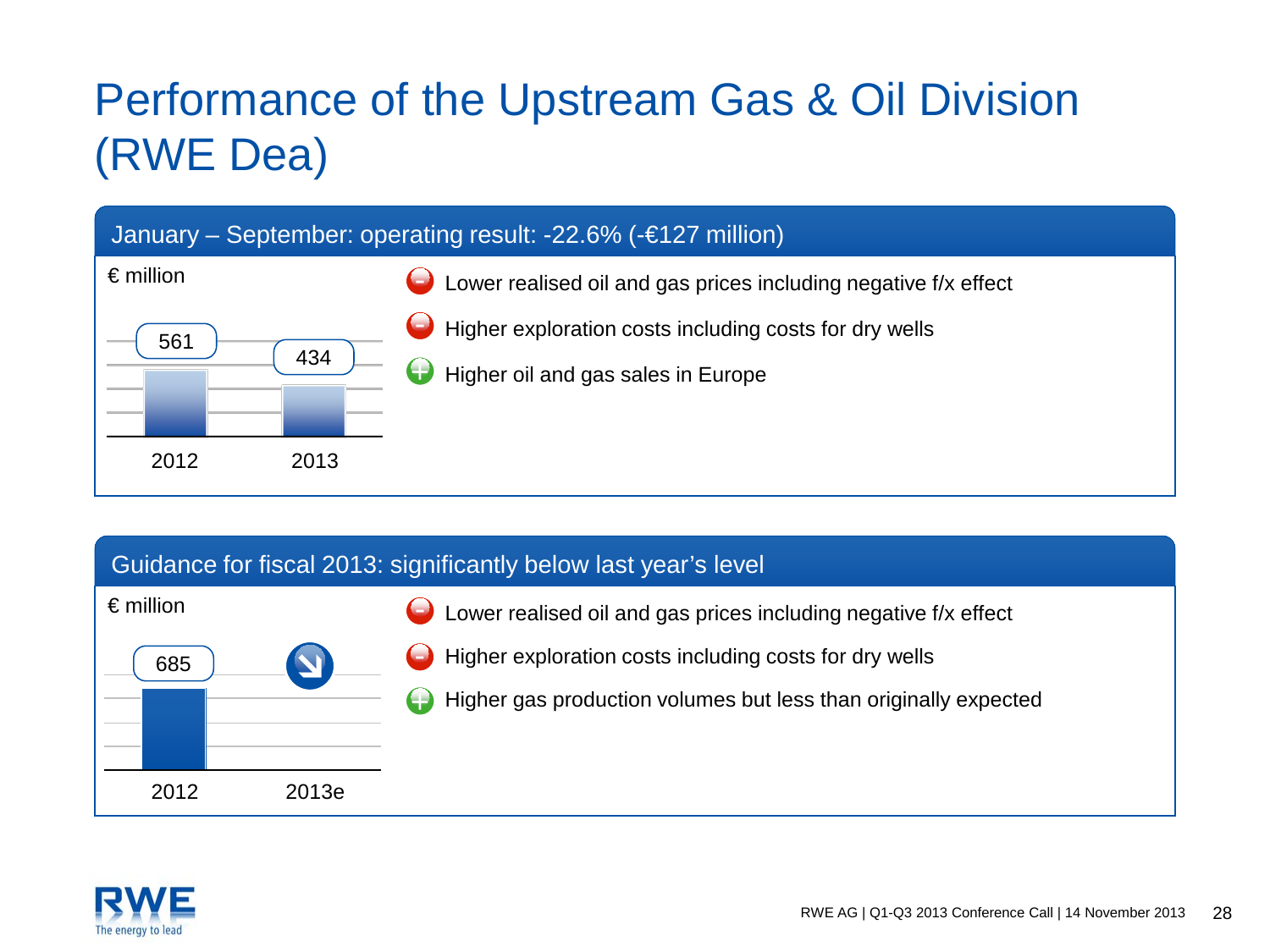# Performance of the Trading/Gas Midstream Division (RWE Supply & Trading)

|                    |        | January – September: operating result: $+ \in 1,306$ million                                                                                                                                                                                                                    |
|--------------------|--------|---------------------------------------------------------------------------------------------------------------------------------------------------------------------------------------------------------------------------------------------------------------------------------|
| $\epsilon$ million | $+903$ | Trading:<br>$\blacksquare$<br>Slightly lower performance in the energy trading business<br>Supply:<br>Arbitration court ruling on our long-term oil-indexed gas supply contract with<br>Gazprom<br>ŧЭ<br>Still burdens from long-term oil-indexed gas contracts but lower after |
| $-403$<br>2012     | 2013   | commercial settlements of several contracts in previous years                                                                                                                                                                                                                   |

#### Guidance for fiscal 2013: significantly above last year's level

| $\epsilon$ million | $\boldsymbol{\mathcal{Z}}$ | <b>Efficiency improvements</b>                                               |
|--------------------|----------------------------|------------------------------------------------------------------------------|
|                    |                            | Trading:                                                                     |
|                    |                            | Lower performance in the energy trading business                             |
|                    |                            | Supply:                                                                      |
| -598               |                            | Still burdens from long-term oil-indexed gas contracts but lower after<br>€∃ |
| 2012               | 2013e                      | commercial settlements of several contracts in previous years                |

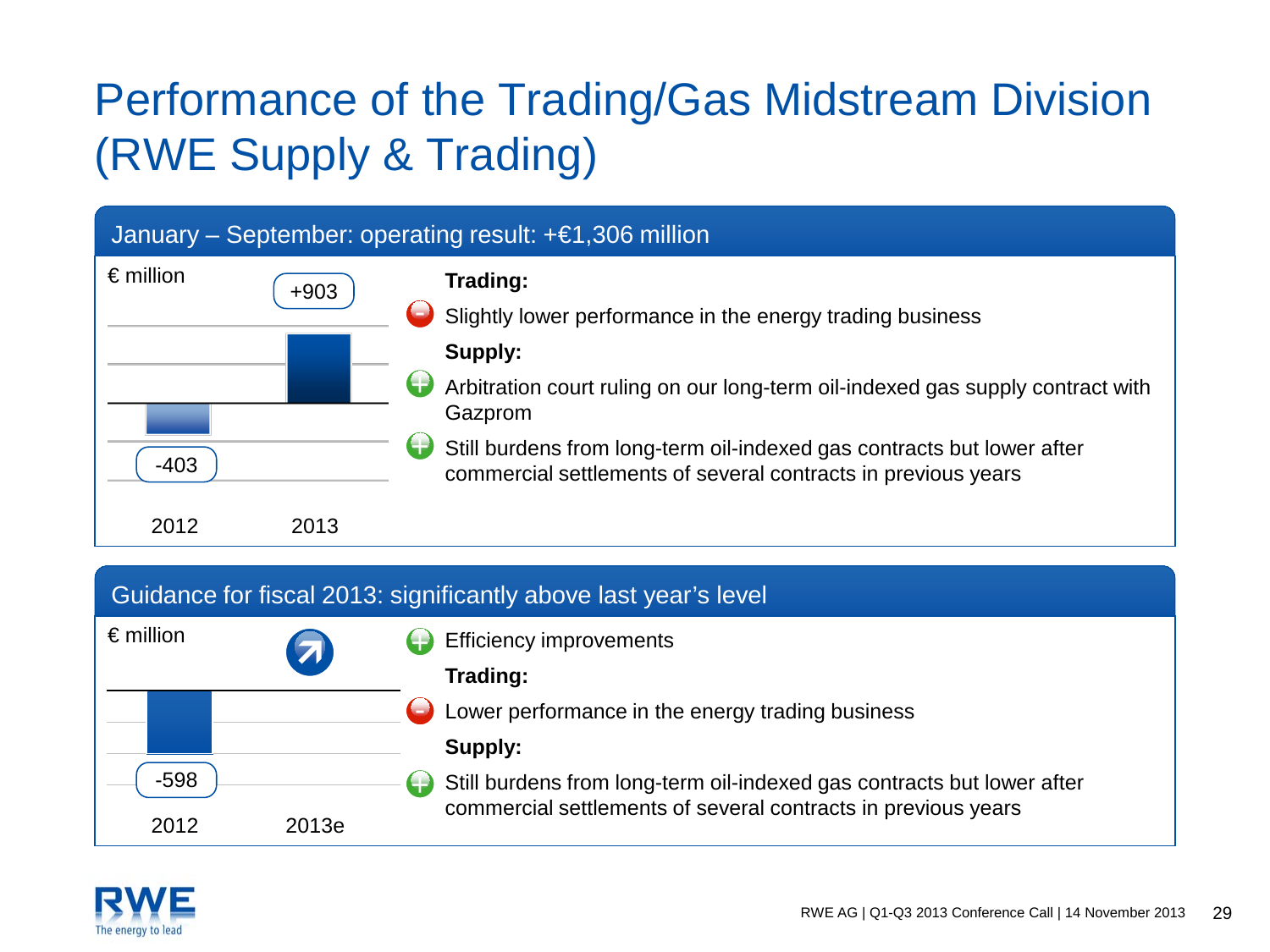### Development of net debt



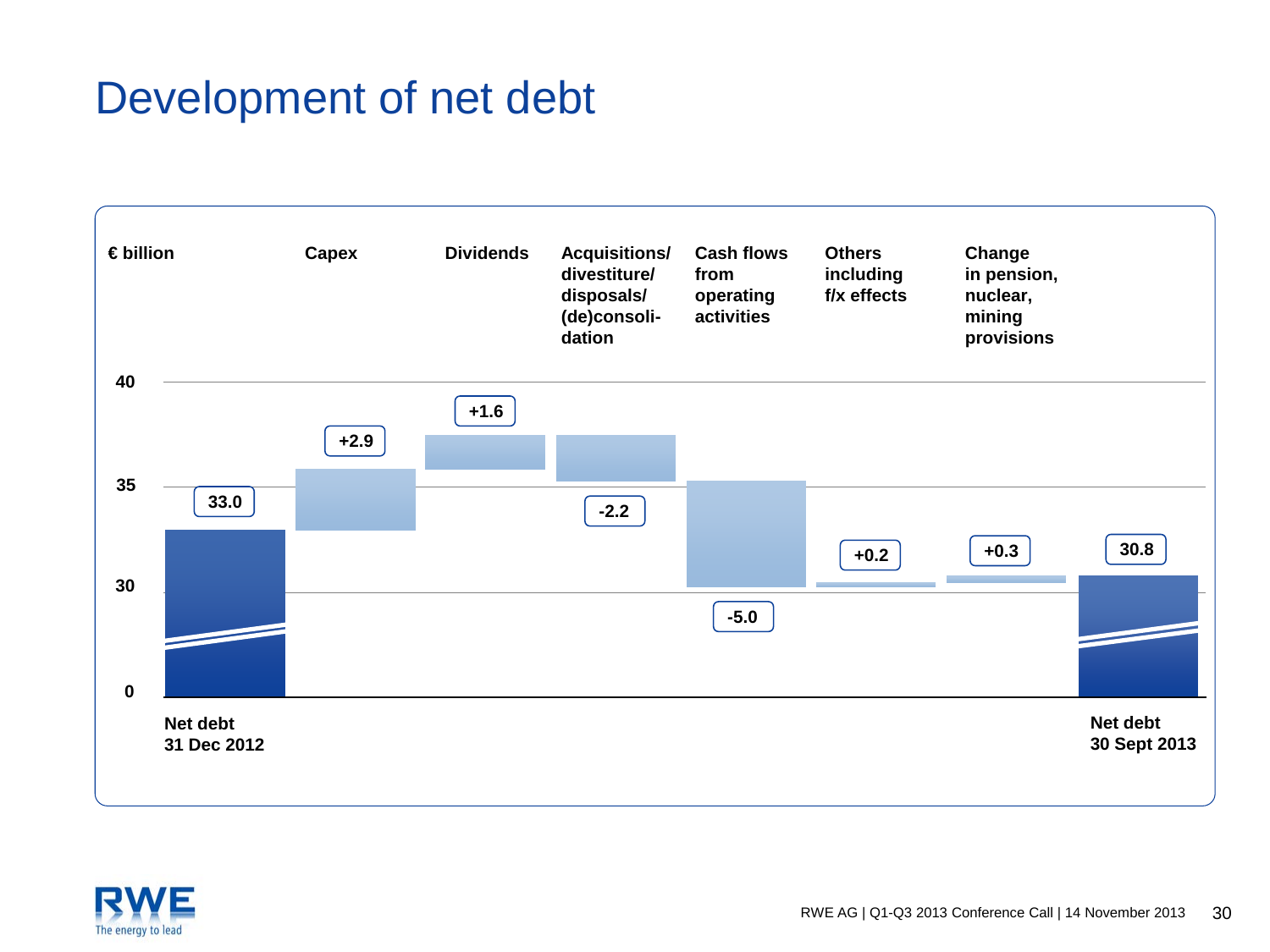### Financial liabilities and assets

(excluding hybrid capital, as of 30 September 2013)



<sup>1</sup> Excluding variation margins which are netted against the fair values of the respective derivatives.

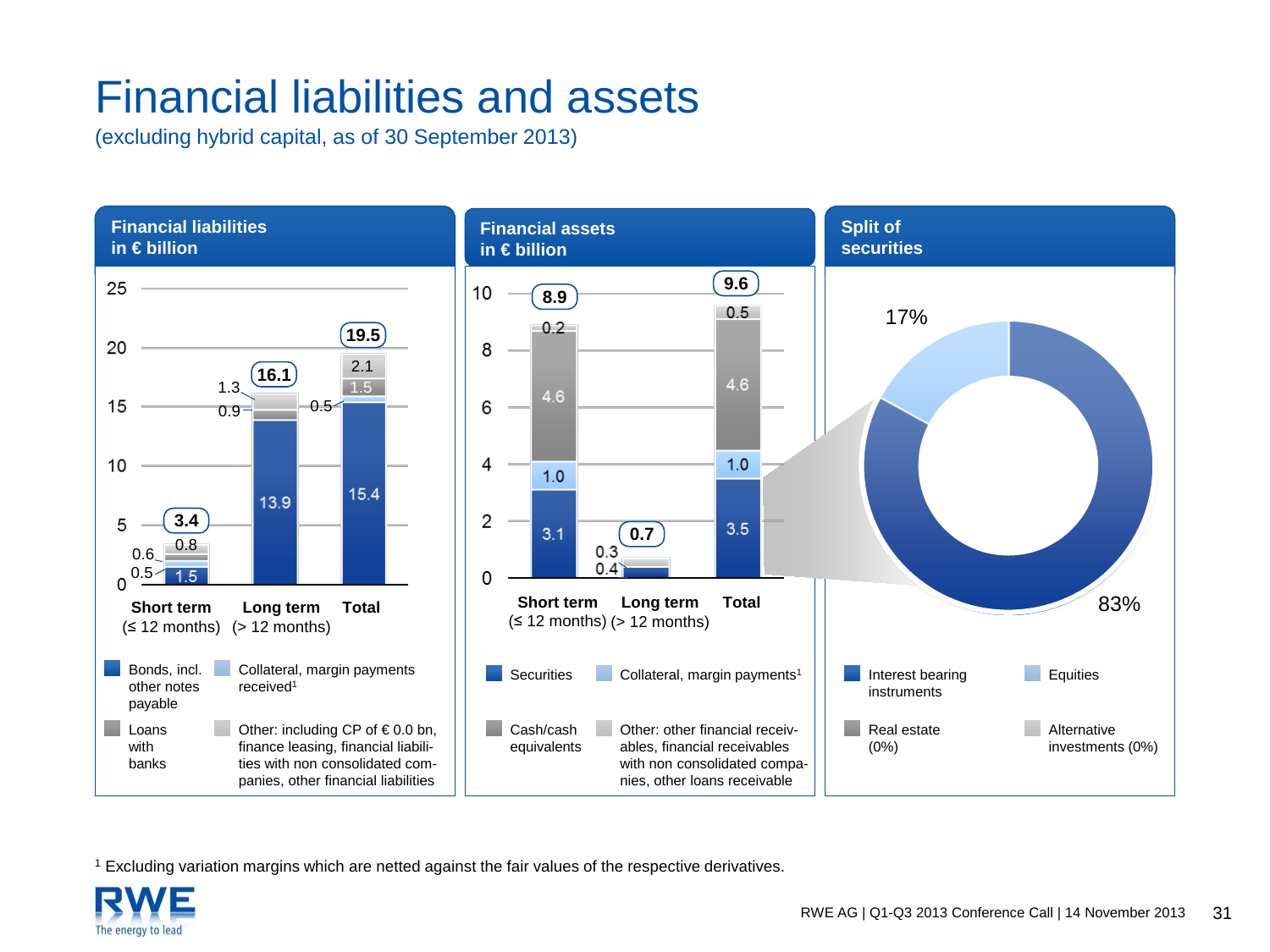# Capital market debt maturities and sources of financing



<sup>1</sup> RWE AG and RWE Finance B.V., as of 8 Oct 2013, i.e. including new bond issue as of 08 Oct 2013 about € 0.5 bn <sup>2</sup> Bonds outstanding under the MTN-programme, i.e. excluding hybrids. Including hybrids: € 18.5 bn

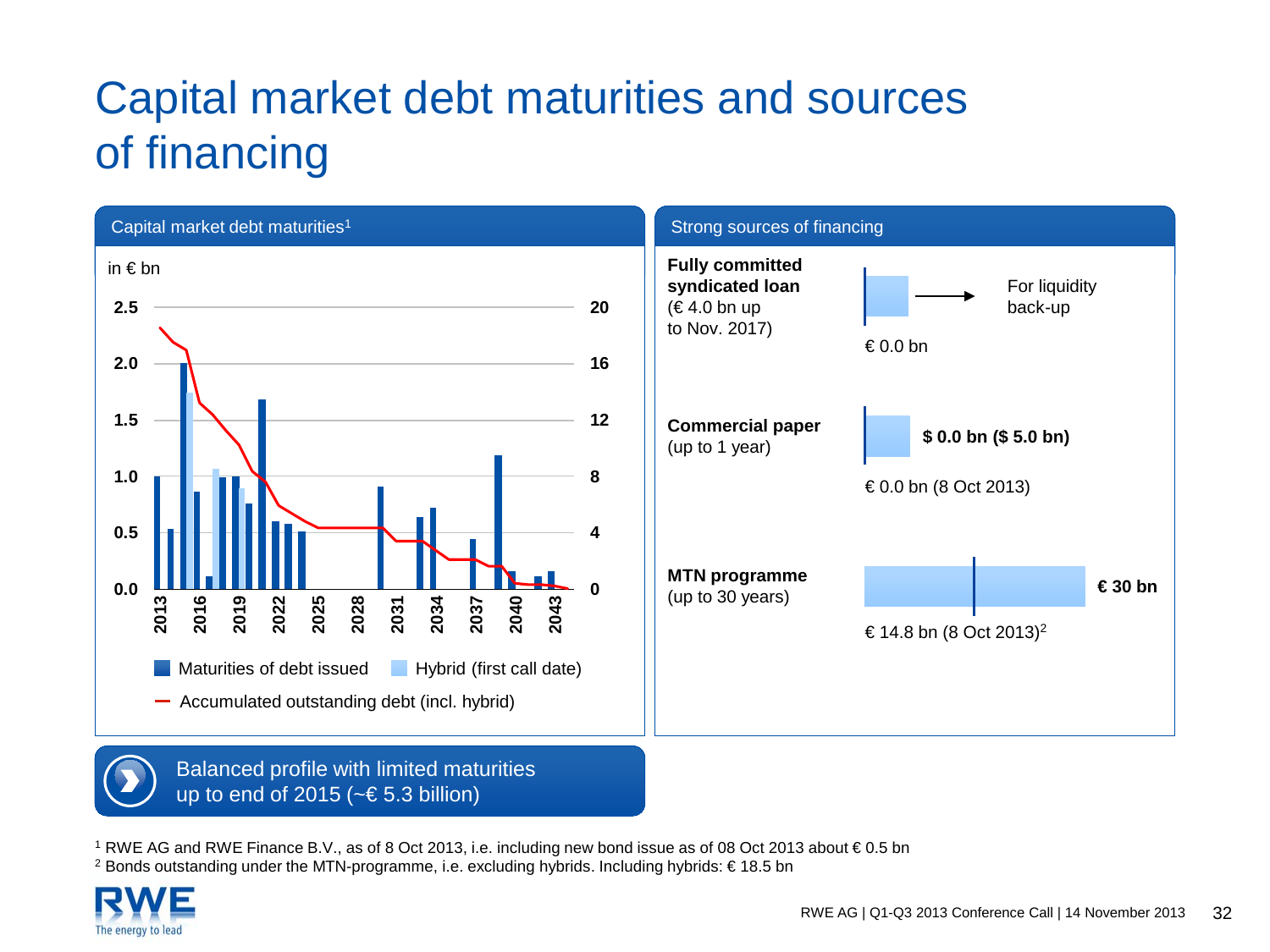### Capital market debt currency and interest exposure (as of 8 Oct 2013)



<sup>2</sup> Capital market debt plus other interest rate-related positions such as commercial paper and cash; including interest and cross-currency swaps



<sup>1</sup> Capital market debt = bonds of € 14.8 bn and hybrids of € 3.7 bn; split into currencies includes cross-currency swaps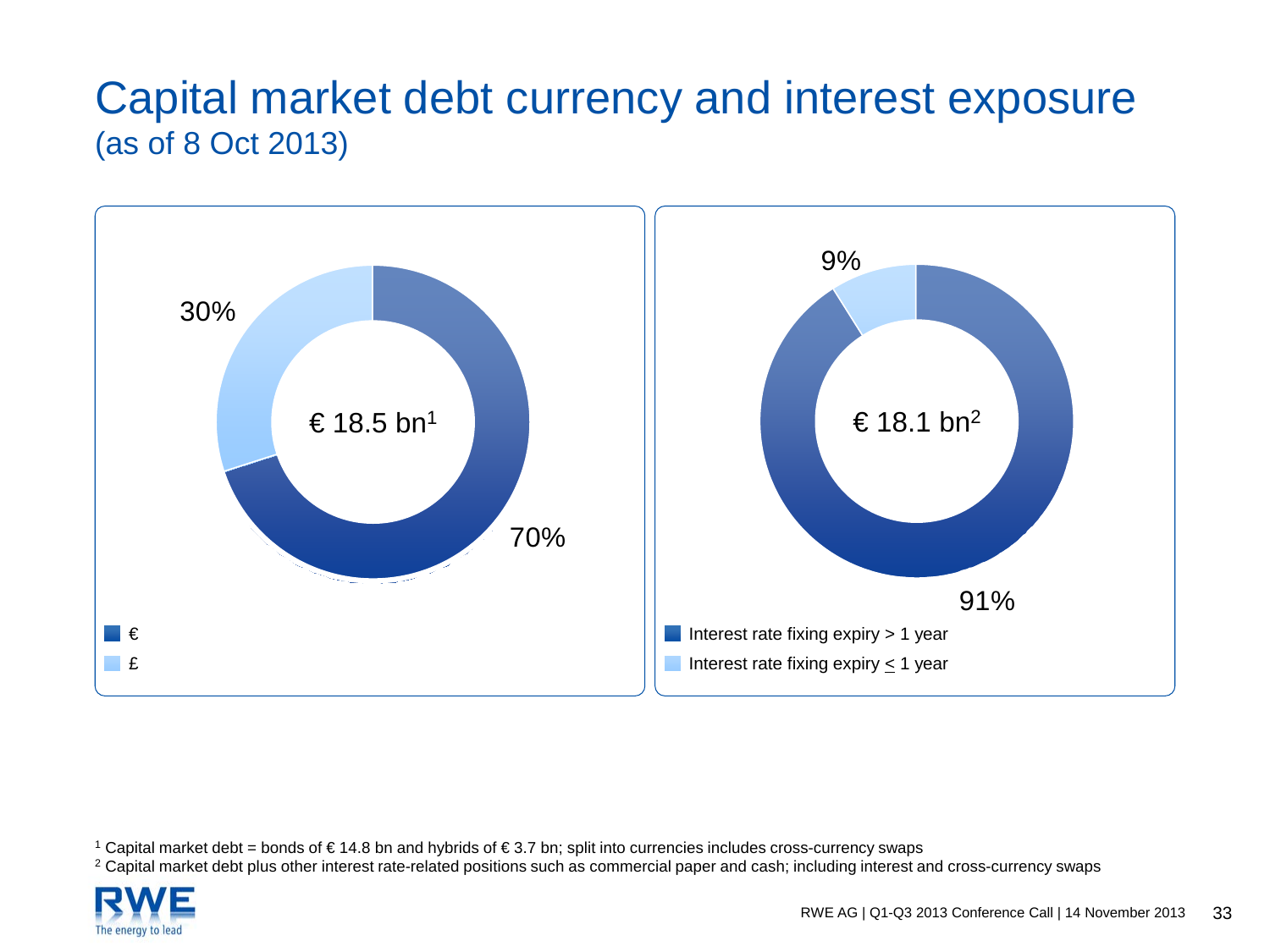### RWE's major investment projects

|                                                                                                                          |                                                                   | <b>RWE</b><br>share       | <b>Capex</b><br>$(\in$ bn) |  | 2013       | 2014      | 2015 | 2016 | 2017 | 2018 |
|--------------------------------------------------------------------------------------------------------------------------|-------------------------------------------------------------------|---------------------------|----------------------------|--|------------|-----------|------|------|------|------|
| Conventional power plant new build programme (capex at 100% share)                                                       |                                                                   |                           |                            |  |            |           |      |      |      |      |
|                                                                                                                          | Hamm (hard coal, 1,528 MW)                                        | 77%                       | 2.4                        |  | Units $ED$ |           |      |      |      |      |
|                                                                                                                          | Eemshaven (hard coal/biomass, 1,560 MW)                           | 100%                      | 3.0                        |  |            | Units A B |      |      |      |      |
| $\mathbf{C}^*$                                                                                                           | Denizli (gas, 787 MW)                                             | 70%                       | 0.5                        |  |            |           |      |      |      |      |
| RWE Dea's largest field developments (RWE's share in capex)<br>Bars indicate expected start of production.               |                                                                   |                           |                            |  |            |           |      |      |      |      |
|                                                                                                                          | West Nile Delta (Egypt)                                           | NA 40%<br><b>WMDW 20%</b> | 2.9                        |  |            |           |      |      |      |      |
|                                                                                                                          | Disouq (Egypt)                                                    | 100% (operator)           | 0.2                        |  |            |           |      |      |      |      |
| $\frac{\text{N}}{\text{N}}$                                                                                              | Breagh Phase 1 (GB)                                               | 70% (operator)            | 0.4                        |  |            |           |      |      |      |      |
| G                                                                                                                        | Reggane (Algeria)                                                 | 19.5%                     | 0.4                        |  |            |           |      |      |      |      |
| €                                                                                                                        | Knarr (formerly "Jordbær") (Norway)                               | 10%                       | 0.2                        |  |            |           |      |      |      |      |
| œ                                                                                                                        | NC 193/195 (Libya)                                                | 100% (operator)           | 0.5                        |  |            |           |      |      |      |      |
| RWE Innogy major projects under construction (capex at 100% share; UK offshore includes investment for grid connections) |                                                                   |                           |                            |  |            |           |      |      |      |      |
| $rac{\sqrt{2}}{\sqrt{2}}$                                                                                                | Markinch (biomass CHP, 46 MW <sub>e</sub> , 88 MW <sub>th</sub> ) | 100%                      | 0.3                        |  |            |           |      |      |      |      |
| $\frac{\text{N}}{\text{N}}$                                                                                              | Gwynt y Môr (wind offshore, 576 MW)                               | 60%                       | 2.7                        |  |            |           |      |      |      |      |
|                                                                                                                          | Nordsee Ost <sup>1</sup> (wind offshore, 295 MW)                  | 100%                      | 1.4                        |  |            |           |      |      |      |      |

<sup>1</sup> The construction schedule was revised several times in 2012 due to the delay in the offshore grid connection by TenneT. The first feed-in of electricity is now only expected by Mid 2014 and the commissioning of the wind farm is delayed at least until Q4 2014.